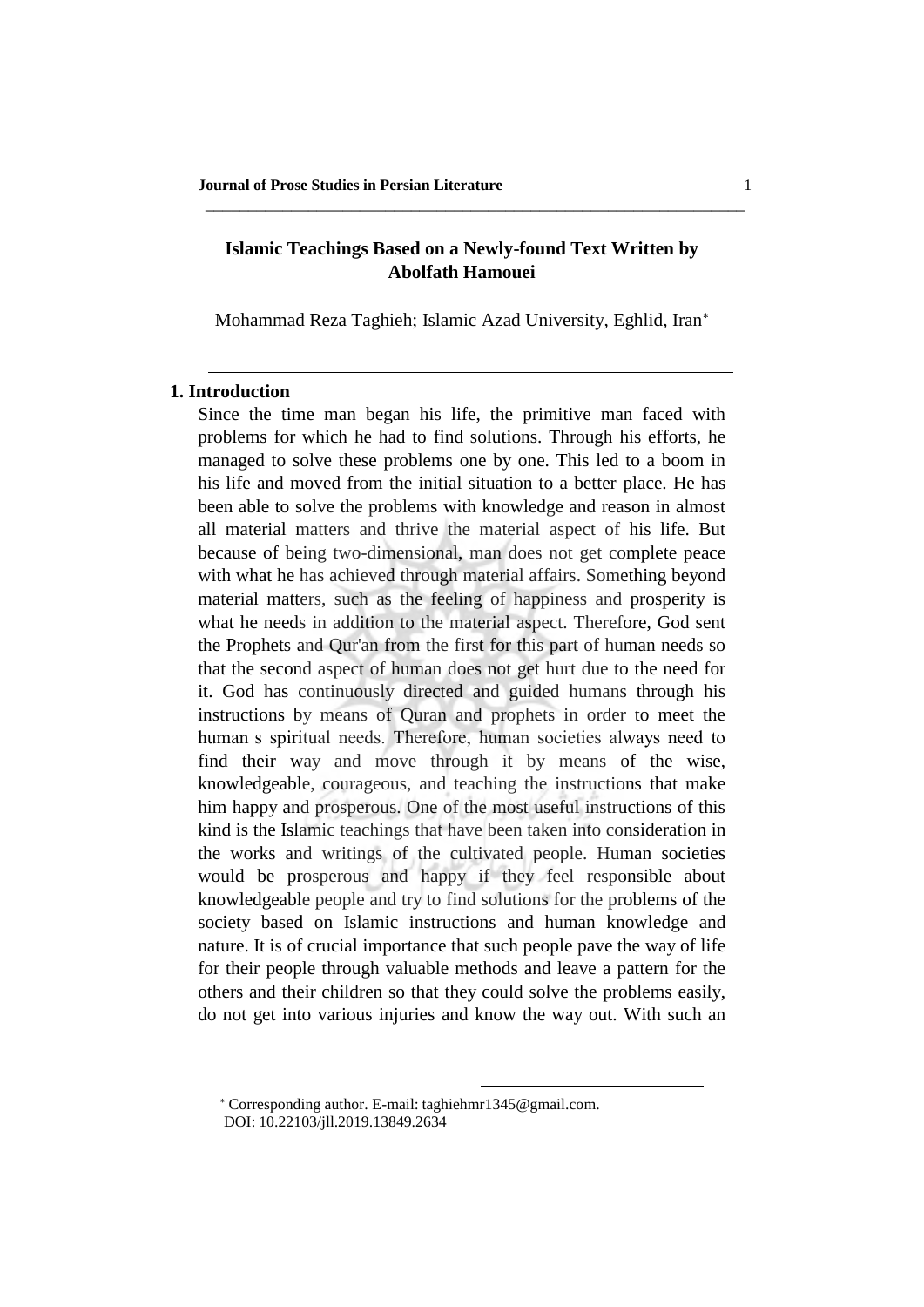#### **Journal of Prose Studies in Persian Literature** 2

insight into the life of the Mongol tribal afflictions, in which he himself lived, Hamouei has obliged him to think for the community.

\_\_\_\_\_\_\_\_\_\_\_\_\_\_\_\_\_\_\_\_\_\_\_\_\_\_\_\_\_\_\_\_\_\_\_\_\_\_\_\_\_\_\_\_\_\_\_\_\_\_\_\_\_\_\_\_\_\_\_\_\_\_\_

## **2. Methodology**

The method of preventing social harm caused by practical neglect of the teachings by the method of analyzing the book of Dorr e-Sokhan, which is based on the thought of a wise and cultured man who is interested in the fate of the people of his homeland was studied in this paper. Thus, attitudes with four main themes including: 1- Man and God 2- Man and Prophet 3- Man and the mystics and man 4- Virtues and vices were stated and the author's purpose which is necessary for the happiness of each society was taken into account and explained. The following questions were answered in this research: is it only the material aspect that relives the human being? Do humans not need the others continuous advice to feel happy? Do Islamic thoughts have a special view about happiness and prosperity as a humanist school? If human s happiness is important in Islamic teachings, what are its practical solutions?

## **3. Discussion**

God sent Qur'an and the prophets to guide the humans through Islamic teachings. Our literary works are the followings of divine word, and it is very valuable and important to analyze the thoughts and ideas of the cultured people who love God and always seek to serve humanity. Hamouei didn have a goal higher than the human s excellence and teaching the Islamic instructions in all of the 21 parts of this work, so he has tried his best to do this practically. Since he was one of the literate and scholars in his era, Because of his scholars and scholars of his time, he felt responsible for his and other people s behavior and deeds in the face of God and his community, both during his life and in the aftermath of his life. He always thought that a person should live in a way that would feel both calm and happy. Using Quran, the gnostic and prophet words in different fields, he has tried to act in a way that his was could be a pattern for others because he believed that the best way of expressing the Islamic instructions is through literary texts. In order to focus on his speech, he has tried to do what he says before prescribing people to do it in order to attract the people s attention to his words both in his time and afterwards. One of the undeniable necessities of human societies, especially in today's Iranian society, is the teaching of Islamic and religious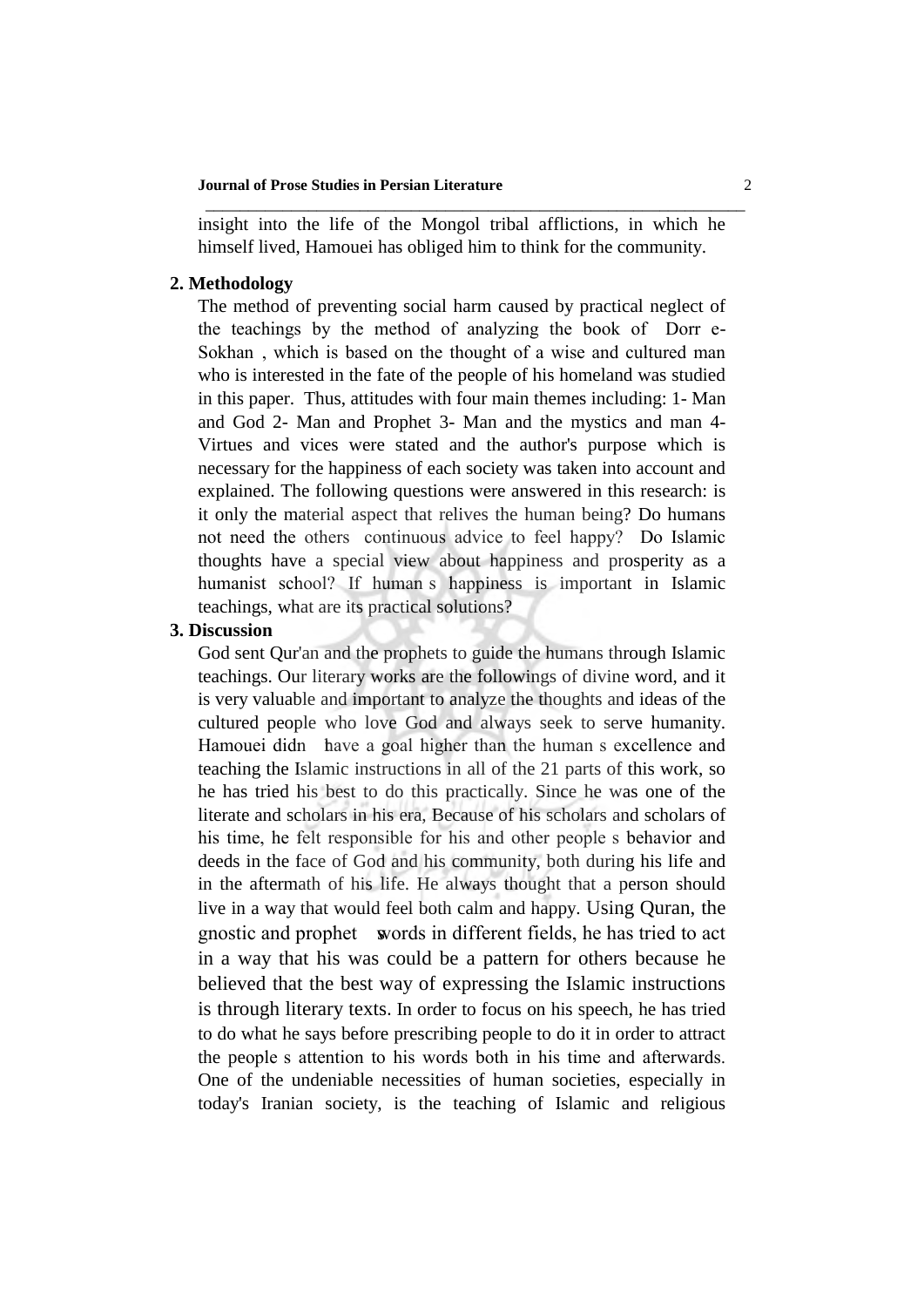#### **Journal of Prose Studies in Persian Literature** 3

teachings in the true sense of the word. In order to be able to achieve this goal in a worthwhile step, we need to use the invaluable literary texts that have always been the most comprehensive educational resources; especially from the works of the great pastors of the history and culture of this country with such a brilliant record. The great ones like Saad al-Din Hamouei and his sons who created culture from the fourth to the thirteenth century in the history of Iran. One of these offspring, whose work Dorr e-Sokhan has recently been received, is Abu al-Fotouh Gheyas al-Din al-Hebbatollah Hamouei from the great family of Hamouei, all of whom were scholars of science and religion. He has focused on almost all principles of Islamic teachings in his book, thus, it is an important contribution to teaching the foundations of Islamic teachings. He always reminisces God wisely and knows the path of redemption in sincerity and loyalty. One of the most commonly known characteristics of the knowledgeable people is that what they do is for the God s consent and to save themselves from various disasters appearing in the human�s lifetime. Hamouei has taken this issue into account step by step in his work because according to Qur'an, God's consent should be in it. Like any other truth-seeking scientist, he consistently knows any act and behavior from the right side and without any doubt, it is reasonable and expedient. He continuously reminds the people of the grace pf God so that the society could find its way through it because somebody who sees themselves guilty in their religious beliefs may get disappointed, so he raise his hope and the hope of the society within which he lives based on the instructions of Quran. He lived at a time when Iran was politically defeated by Mongol invasion, and as it was mentioned, the 8<sup>th</sup> century was the period after anxiety and panic. It is the time of hopelessness, isolation, introspection, surrender, agreement and contentment. The way Hamouei has chosen as a religious scientist and distinguishes him among his comrades is his documentation so that he could save his people from lie and hypocrisy. One of the most valuable sources of teaching Islamic instructions after Quran, in his idea is the mystic words that are known in Persian literature and mysticism. Therefore, Hamouei has cited the words of these great people in his work. Virtues and vices could have their own places in the mind of a person who could make a connection with God, the words of inspiration, prophet and the wise words of gnostic and this

\_\_\_\_\_\_\_\_\_\_\_\_\_\_\_\_\_\_\_\_\_\_\_\_\_\_\_\_\_\_\_\_\_\_\_\_\_\_\_\_\_\_\_\_\_\_\_\_\_\_\_\_\_\_\_\_\_\_\_\_\_\_\_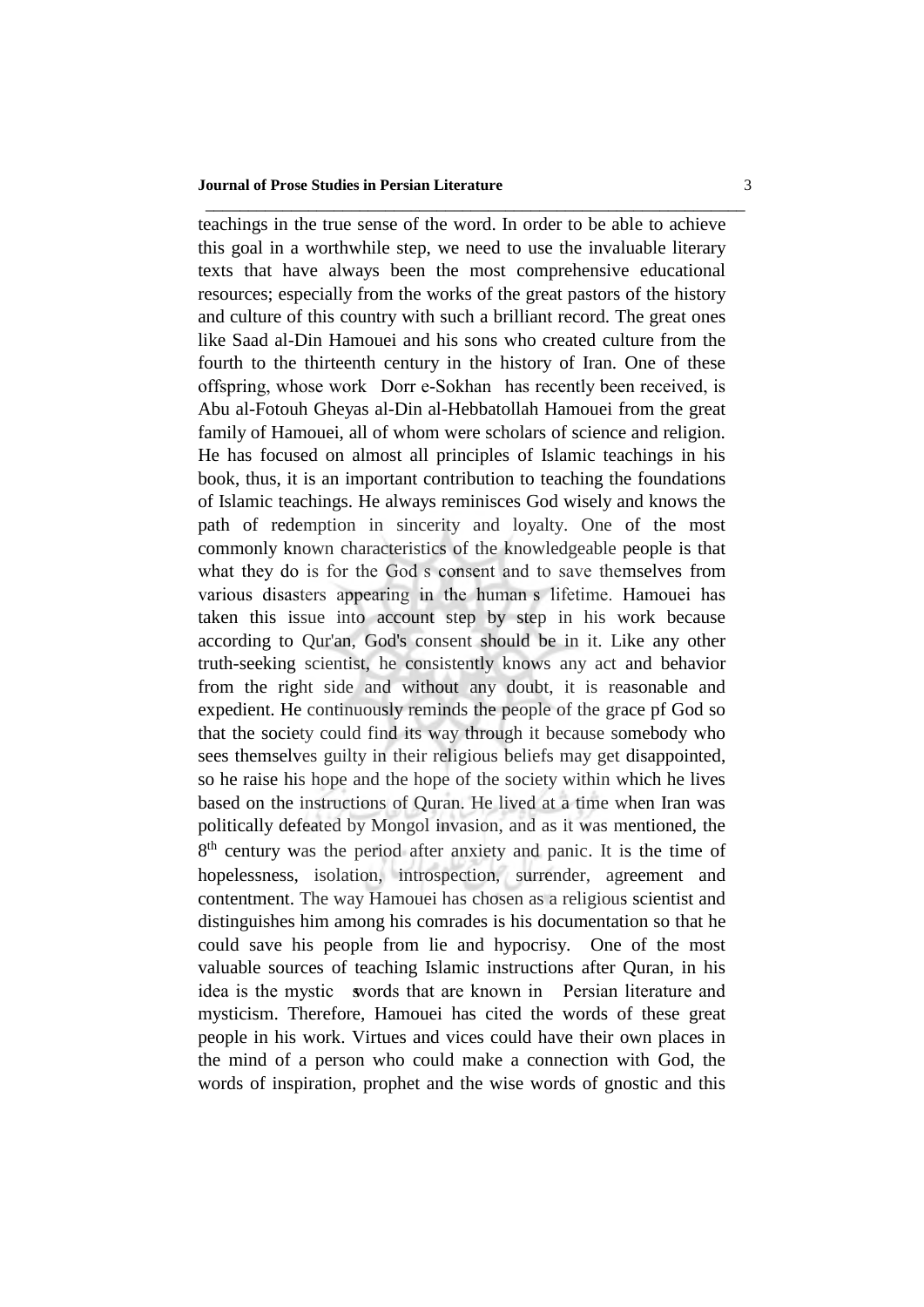could change into a belief which is the most crucial and important matter to be concerned.

\_\_\_\_\_\_\_\_\_\_\_\_\_\_\_\_\_\_\_\_\_\_\_\_\_\_\_\_\_\_\_\_\_\_\_\_\_\_\_\_\_\_\_\_\_\_\_\_\_\_\_\_\_\_\_\_\_\_\_\_\_\_\_

Ghias knows the moralities which is one of the most valuable human virtues as a worthwhile factor in developing religious instructions and as a result prosperity, so he has named three parts of his book as: in praise of ethics, at all and following a group of people who were presented with it and connected with good traits ; in the number of some of the bright morality and good faces ; in stating some ugly behaviors and preventing engagement in it (Taghieh, 53:2017). Hamouei is a mystic theologian who has learned generosity form his God and sees no difference between rich and poor in this way and the time and place doesn **make** sense for him at the time of forgiveness. He believes the humans should learn from the clouds that deliver their rain on the grove and dandruff as the same; he never forgot generosity until he died; Gheyas knows generosity as prosperity and an attention from God. He sees the way of safety in honesty and sincere act, he himself believes in it and sees the path of prosperity in it: and when you approach that position sincerely and with a feeling of need, I hope that your repent will be immediately accepted by God and a familiar brightness will glow on your dark body. (Taghieh, 170:2017) Gheyas believes that humans heart is like a mirror, they had better not do something wrong because it makes their hearts dark and it couldn be cleaned by any means. He thinks that in order to prevent the humans of be follower of their evil side, it is necessary that they always be suspicious to their passion, see it as a disaster in themselves and know themselves as the worst of the people. He says that if you are upset then be upset because of your own deeds, see your own faults and do not seek the reason of other people s behaviors.

## **4. Conclusion**

In fact, Hamouei has shown using Quran and hadith practically to train and educate the society and following the words of God, focusing on the saints� style he has tried to introduce Islamic instructions as a necessity. Therefore, the findings of this research indicate that benefiting the God s words and believing in him is the foundation of Hamouiesm thought. Citing Quran, Hadith, the mystics words, will result in accepting the words. The great people want the prosperity of the society and this what Hamouei has always been focusing on. So he has cited their words and he himself acts based on them. He has chosen Quran as a pattern for his behavior; he mentions a verse from Quran at first and then acts based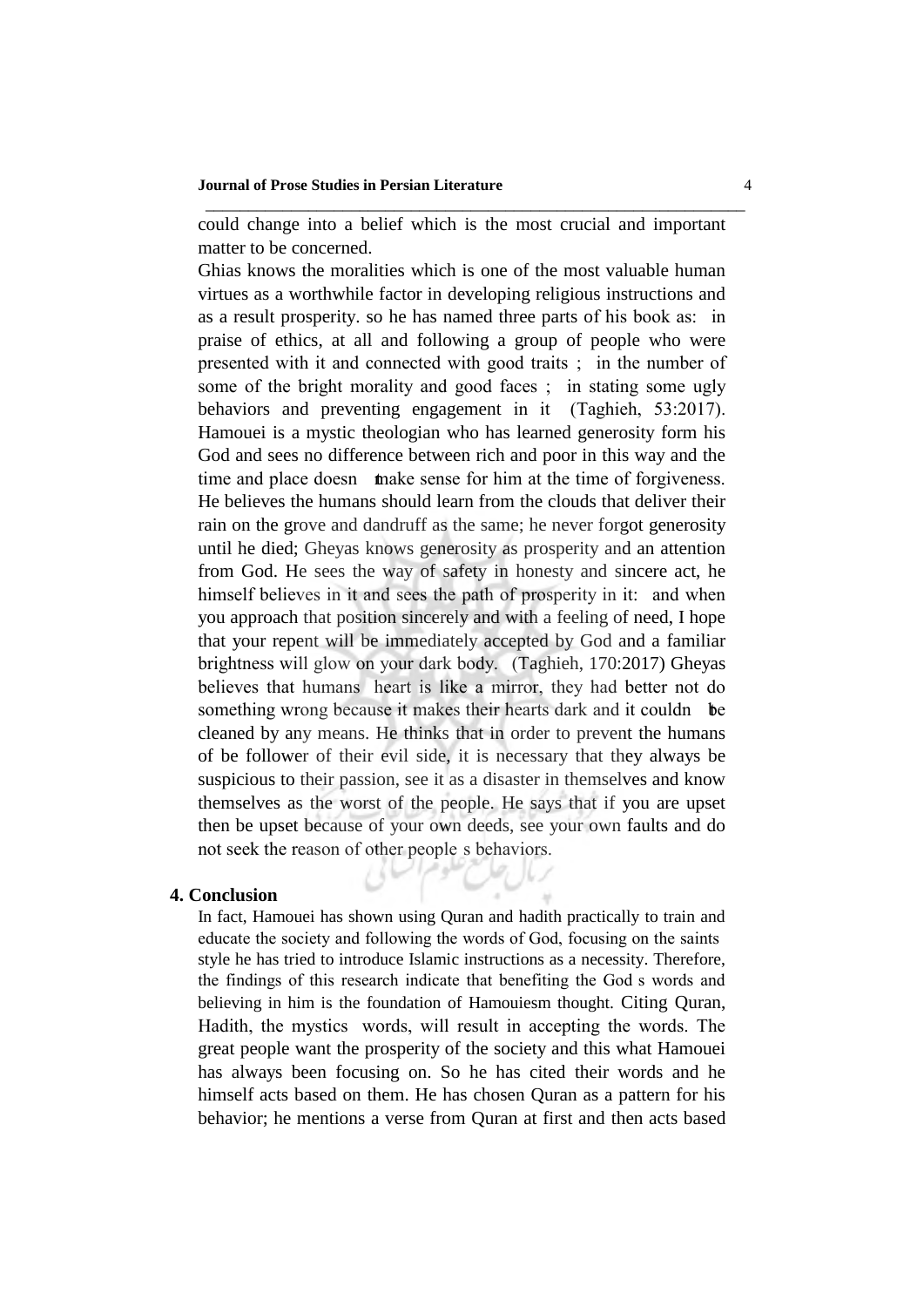on it. Sincere act is the clearest and the most obvious characteristics of the wise and Hamouei has paid attention to this fact. Hamoueis has prevented himself and other people from following passion and attachment to its temptations. Ignoring material things and preventing loving material things is what that keeps people from fault. Humility and modesty and paying attention to weak people and helping inferiors are among the obvious signs of religious, cultured and wise people. Hamouei doesn know himself as a preacher to advise others, but he modifies his behaviors based on the instructions in Quran. Forgiveness and mercy is in any way the cause of prosperity. The knowledgeable people have a great responsibility towards the society so that they could find solutions [for problems] by expressing it. Every society that wants to see happiness and prosperity needs to choose the right path. Even though the poets and authors have benefited from Quran, Abolfouh Hamouei s style is different.

\_\_\_\_\_\_\_\_\_\_\_\_\_\_\_\_\_\_\_\_\_\_\_\_\_\_\_\_\_\_\_\_\_\_\_\_\_\_\_\_\_\_\_\_\_\_\_\_\_\_\_\_\_\_\_\_\_\_\_\_\_\_\_

**Keywords:** Islamic Teachings, Texts, Human

## **References [in Persian]:**

Qur'an

- Amidi, A.W. M. (1988). *Ghorar al-Hekam and Dorr al-Kalem*, Description: Mr. Jamaluddin Khansari, Qom: Office of Advertising.
- Imam Sajjad (AS). (2008). *Sahife Sajjadiyeh*, Translation: Sajjadi, Ahmad Organization for the Endowment and Charity, Qom: Oswah Press.
- Imam Sadeq (2007). *Mesbah al-Sharia and Maftah-al-Haqiqah*, Fourth Edition, translated by Abbas Azizi, Qom: Salat Press.
- Imam Ali (1986). *Nahj-al-Balagha*, Ali-Nagi Feyzul-Islam, Type of Book: Digital Qaemieh.
- Payndeh, A. Q. (1983). *Nahj al-Afshah*, Second Edition, Tehran: Javidan Press.
- Taghieh, M. R. (2017). "*Correction and Suspension of the Manuscripts of the Treatise to the Imamate of Golestan by Abu al-Fotouh Hebbatollah ibn Yousef Hamouei*", Ph.D., Mohammad Hosein Karami, Shiraz University.22- Dissimulation,
- Taghieh, M. R., & Karami, M. H. (2019). *"On the Eighth Century AH Newly-found Prose: Dor-Sokhan"*, Textbook of Persian Literature, 11 (1), 1-13. Address: http://rpll.ui.ac.ir/article\_22788\_en.html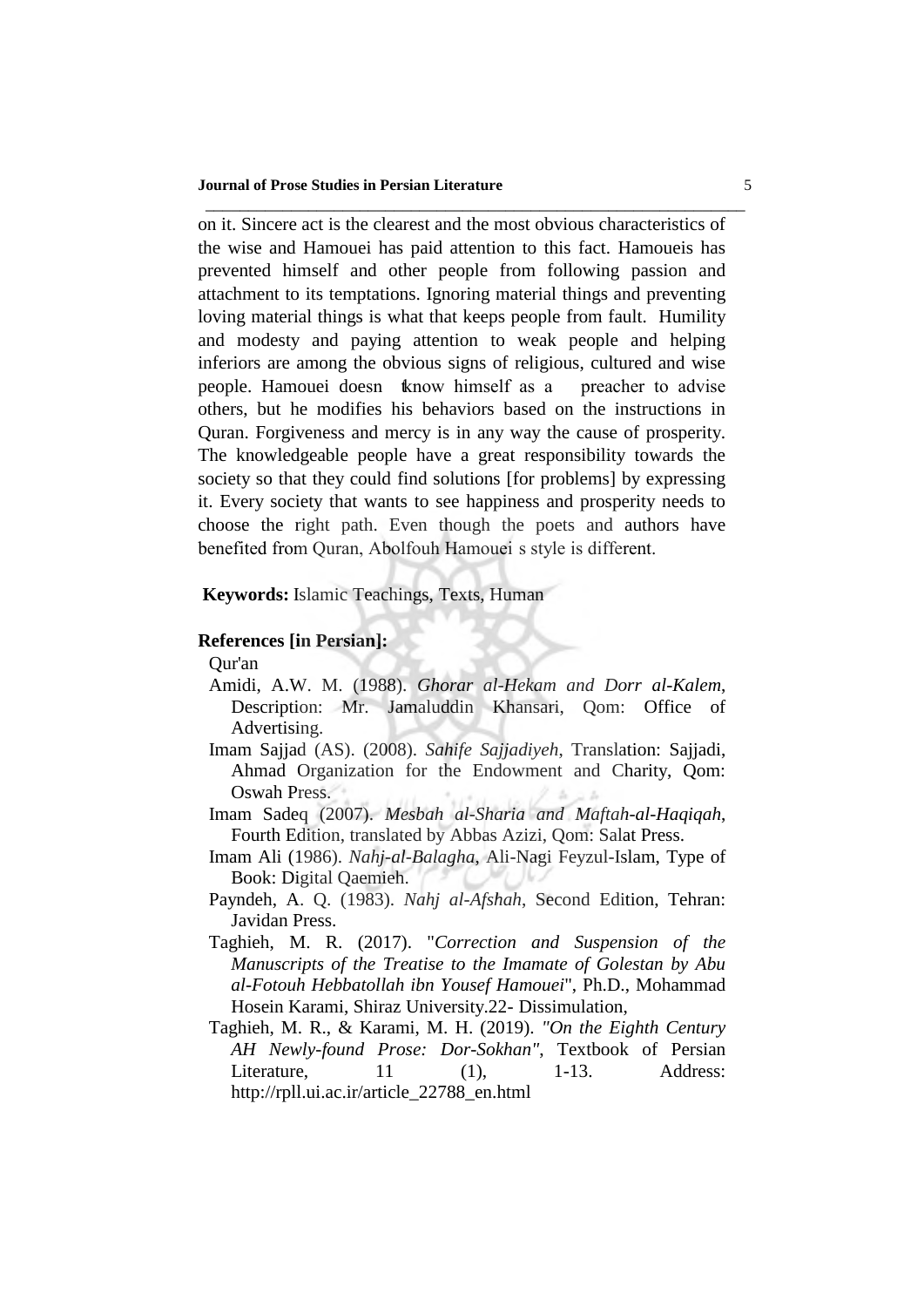#### **Journal of Prose Studies in Persian Literature** 6

Harrani, M. H. H. Q. (2008). *Aleh-Rasul, Correction and Suspension*: Ali Ghaffari, Eighth Edition, Qom: Islamic Institute Press.

\_\_\_\_\_\_\_\_\_\_\_\_\_\_\_\_\_\_\_\_\_\_\_\_\_\_\_\_\_\_\_\_\_\_\_\_\_\_\_\_\_\_\_\_\_\_\_\_\_\_\_\_\_\_\_\_\_\_\_\_\_\_\_

- Haley, A. (1989). *Adam Aladayeh and Najjah Alsawi*, Qom: Islamic Art School Press.
- Derayti, M. (1987). *Translation of the Words of the Quran*, Qurm, Qom: al-Nashir al-Ba'l-e-Lamqat al-A'lam al-Islami.
- Reyshari, M. M. (2010). *Translator: Sheikhi*, Hamid Reza, Qom: Daral-Hadith Scientific Cultural Institute.
- Sa'di, M. (1965). *Description of Golestan*, Mohammad Khazaeli, Tehran: Ahmad Alami Institute Press.
- Sa'di, M. (2006). *General Sa'di,* By Format: Mohammad Ali Foroughi, Tehran: Hermes Press.
- Samarqandi, Kamal al-Din Abdul Razzaq (1993). *Awarenessraising*, non-profit, and collectively, by the endeavors: Abdolhossein Nooaee, Second Edition, Tehran: Cultural Studies and Research Institute.
- Sheikh-e-Sadouq, B. M. A. H. Q. (2013). *Al-Amali*, Qa'miyah Digital Library.
- Feyz Kashani, M. Sh. M. (1997). *Mohaji Albizase*, Teachers' Society, Fourth Edition, Qom: Islamic Institute Press.
- Sarabaki Traballyi, M. A. (1989). *Kenshalvaud*, Second Edition, Qom: Dar al-Zakhyer.
- Karami, M. H., & Taghieh, M. R. (2017). "*Check stylistic features of Dor-Sokhan gheyas"*, Interpretation and Analysis of Persian Language and Literature Texts, 9 (32), 13-49. Address:
- Kollini, M. Y. (1990). *Principles*, Translator: Javad Mostafavi, Publications: Zamieh Islamiye Book.
- Majlisi, M. M. T. (1986). *Bahar al-Anvar*, translated by Mohammad Baqer Kamrani, to correct Muhammad Beheshti.
- Vaseti, M. N. (2008). *Ayoun al-Hekam-u-al-Mewaz*, research of Islamic courses of the Beastat Institute of Qom. Tehran: al-Baseh Institute.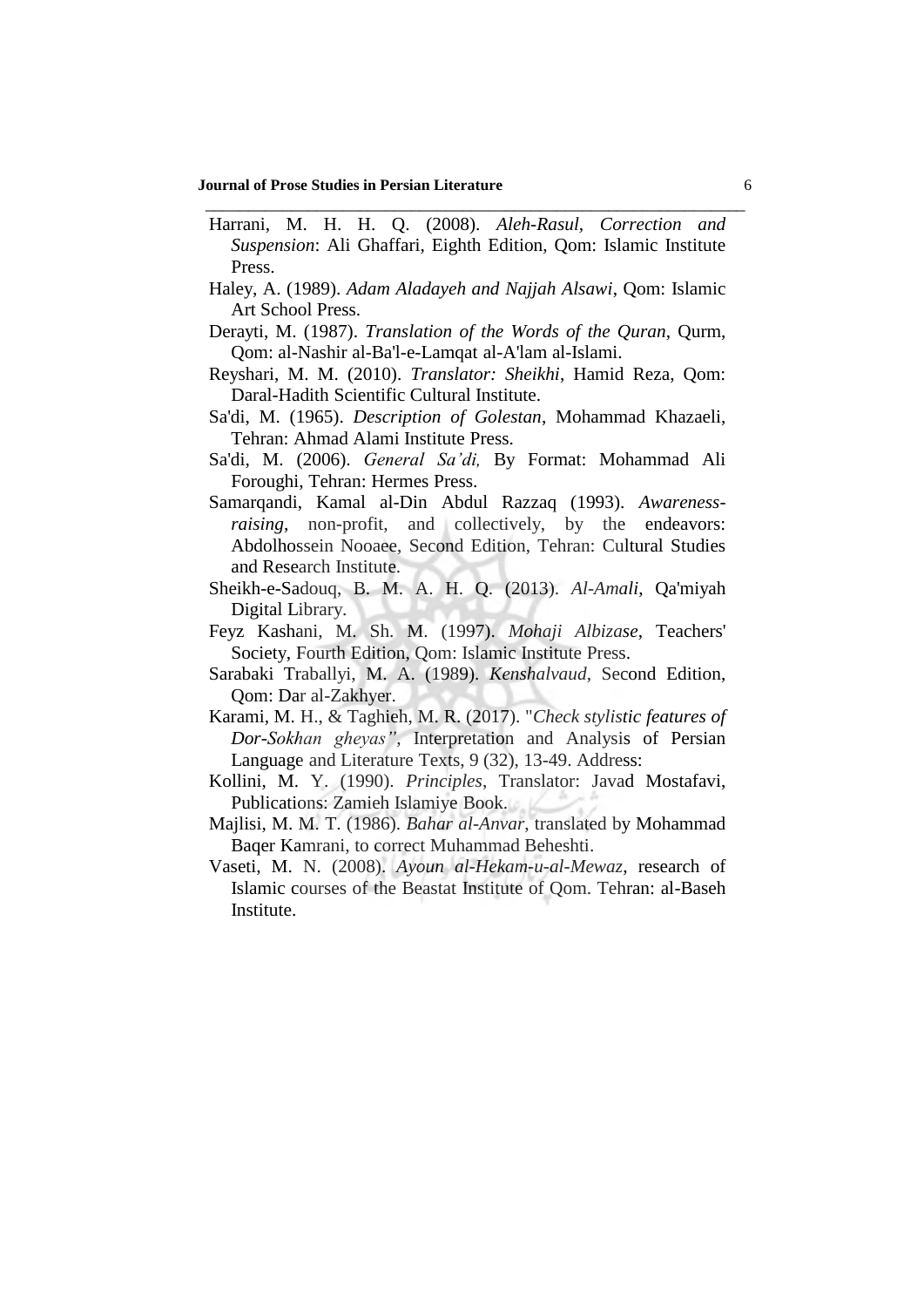نشريّة نثر پژوهي ادب فارسي دانشکدة ادبیّات و علوم انسانی دانشگـــــاه شهیـــد باهنر كرمان سال ٢٢، دورة جديد، شمارة ۴۵، بهار و تابستان ١٣٩٨

# **تعالیم اسالمی با تکیه بر متنی نویافته از ابوالفتوححمویی ) علمی – پژوهشی( \***

**1 دکتر محمّدرضا تقیه**

**چکیده**

جوامع بشری وقتی روی سعادت و خوشبختی را میبیننـد كـد دربـارة امورجامعـد انسـان هـای بافرهنگ و دانش، احساس مسئولیت كرده، با تعالیم اسالمی، دانش و منش انسانی، برای مشکالت جامعد چارهانديشی كنند. ضرورت ايجابمیكند چنین افرادی با شیوههای ارزشمند، مسیر زندگی را برای مردم خود هموارسازند و برای ديگران و فرزندان الگويی بدجابگذارند. تا مشـکالت را بـد راحتی حلكنند و دچار آسیبهای مختلف نگردنـد و راه بـرون رفـت آن را بشناسـند. حمـويی بـا چنین بینشی بد دورة زندگی پساز مصیبتهای قوم مغول كد خود درآن قرارداشـتد، او را موفـف كرده تا برای جامعه چارهانديشی كند و منزلت آن را بدو بازگرداند. در اين مقاله سعی برآن است روش جلوگیری از آسیبهای اجتماعی كه برخاستهاز بـی تـوجهی عملـی بـه تعـالیم دیـن و سـبب ازبین رفتن اعتماد مردم می گردد، به روش تحلیل محتوا بررسیشود. پس نگـرش هـا تحـت چهـار عنوان: انسان و خدا؛ انسان و پیامبر؛ انسان و عرفا و انسان و فضیلتها و رذيلتهـا مرـر گرديـد و هدف ارزندة نويسنده كد برای سعادت هرجامعد الزم است، تبیین شدهاست و نتیجد ايـن كـد چنـین روشی يکی از راههايی است كد بتوان جامعد را بدسوی سعادت، براسـاس تعـالیم اسـالمی هـدايت كرد و بد روزگار عزت و سربلندی بازگردانید.

تاريخ پذيرش نهايی مقاله : ١٣٩٨/٠٢/٣١

\*تار بخ ارسال مقاله : ١٣٩٨/٠١/٢٥

**-1 استادیارگروه زبان و ادبیات فارسی. دانشگاه آزاد اسالمی واحد اقلید. ایران.** 

 $\overline{a}$ 

**Email: taghiehmr1345@gmail.com. DOI: 10.22103/jll.2019.13849.2634**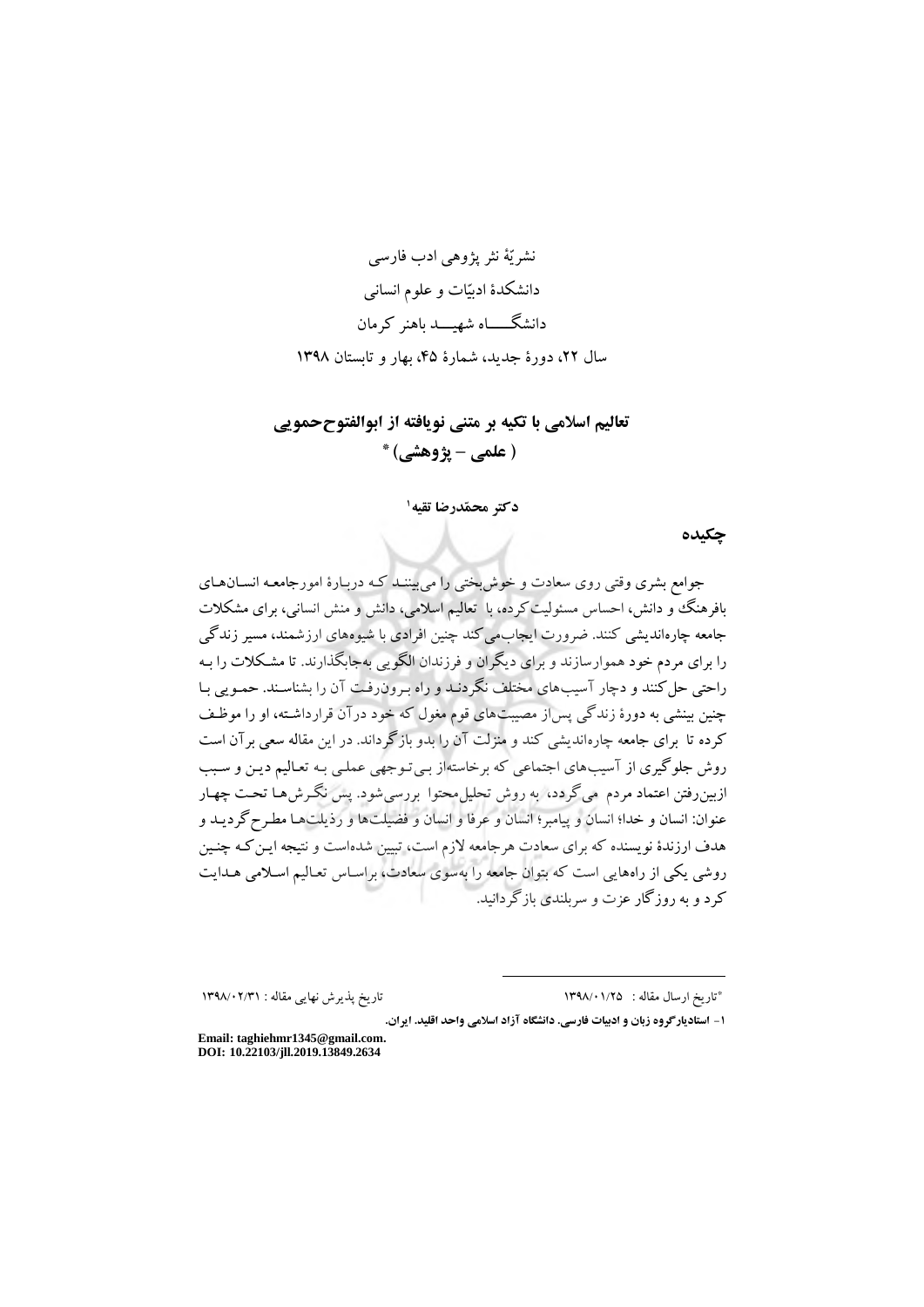**:کلیدیهایواژه** تعالیم اسالمی، متون، انسان .

**-1 مقدمه**

اثـر حمـويی از متـون ادب فارسـی اسـت كـد تعـالیم اسـالمی و دينـی درونمايـة آن را تشکیلمیدهد، چون نويسندة اثر تاكنون از او چیـزی در دسـت نبـوده الزم اسـت مختصـری معرفی شود؛ ابوالفتوح غياثالدين هبـۀاللهبن يوسفبن ابراهيمبن محمد حمـويبي از نويسـندگان عارف و شاعر قرن هشتم هجری است، كد اثر او: »دُرِّ سخن، نثری آمیختد بد نظـم و دومـین اثر ابوالفتوح است كه به تقلید از گلستان سعدی نگاشتهشـدهاسـت» (تقیـه و كرمـی، ۱۳۹۷: (. 5 و »از متون زيبای ادبی، عرفانی و اخالقی قرن هشـتم هجری است كد باوجود حکايـات آموزنده از صدر اسالم و گفتار بزرگان در آن و نیـز بعضـی نکات تاريخی، متأسـفاند تـا بـد امروز ند دردستبوده و ند بد چاپرسیدهاست.« )كرمی و تقید، :9311 21( اين اثر براسـاس نظم تاريخی چهارمین اثر تازهيافتدشده بد تقلید گلسـتان سـعدی اسـت. ازآن در نسـخد هـای خطــی كتابخانــه آيــتالله گلپايگــانی جلــد ۲، صــفحهٔ ۶۱۹و ۶۲۰ تحــت عنــوان «بســاتین العرفاء» يادشده است.

 غیاث يکی از نوادگان سعدالدين حمويی است. وی بـین سـال هـای 191-113 هجـری قمری متولدشده كد سال والدت وی باتوجد بد بیت زير كد زمان عمر خود را هنگام نوشـتن اثر اعلام كرده و باتوجه به سال رويت كتاب نگارستان، كه سـال ٧٣٩ بـوده ايـن تـاريخ بـه-دست است.آمده

ز عمــرم كنــون ســی وشــش ســال ر فــت همـــد درپـــی حـــرا و آمـــال رفـــت )تقید، :9311 11(

 و در سال 143 هنگامی كد طغاتیمور بد دست يحیی كرابی بدقتلمیرسد غیاثالدين در آنجا حضورداشتد و بداحتمال قريببديقین كشتدشدهاست: »....خواجد يحیی چابکاند سرش از تن جداكرد و سربداران كد در بیرونبودند چون ضـرغام

خونآشام [بنی جان] شمشیرها كشیده بر هیچ كسی ابقانكردند و از خاص وعام خلقی بسیار -كشتند.» (سمرقندی، ۱۳۷۲، ج ۲۸۲/۱) ابوالفتوح در اشعار بهدست آمده، غیاث تخلص کردهاست: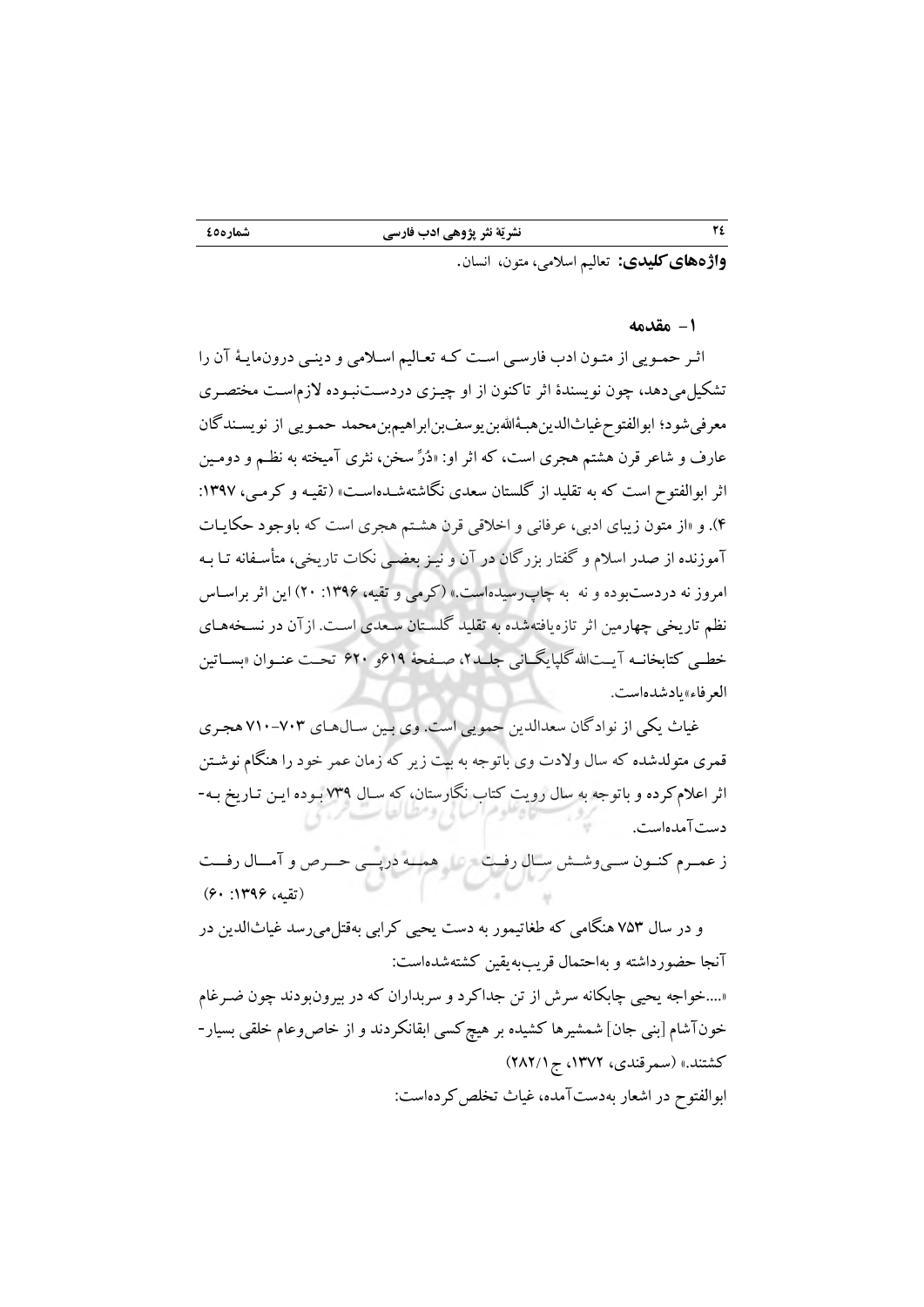**98 بهار و تابستان تعالیم اسالمی با تکیه بر متنی نویافته از ابوالفتوح حمویی 52** غیــاث تــر وفــا جســتن از مــردم گیــر غیاثـــا اگـــر چـــد فلـــ يـــار نیســـت تو گفتدای كد از ما دل بريدهاسـت، غیـاث طلبنکـن رتبـت و آيـین سـلرنت از گـدا )تقید، :9311 58( هنــــررا بــــد عــــالم خريــــدار نیســــت )تقید، :9311 51( روا مــدار و مبــرهمچنــین گمــان دگــر )تقید، :9311 18(

## **-1-1 ئبیان مس له**

يکی از ضرورتهای انکارناپذير جوامع بشری بهخصوص جامعهٔ امروز ايران، آمـوزش تعالیم اسالمی و دينی بد معنی واقعـی كلمـد اسـت. بـرای ايـن كـد بتـوانیم درايـن مسـیر گـام ارزشمندی برداشتد، بد هدف دستيابیم بايد ازطريق متـون گـران سـنگ ادبـی كـد همـواره گستردهترين منابع آموزشی هسـتند، بهـره جسـت. بـويژه از آثـار بزرگـان گذشـتة تـاريخ و فرهنگ اين مرزوبوم كد با سابقة درخشـان بـوده انـد. بزرگـانی چـون سـعدالدين حمـويی و فرزندان وی ازاين جملهاند كه از قرن چهارم هجری تا سیزدهم در تاريخ ايران فرهنگ سـاز بوده، يکي ازاين فرزندان كه اثر وی (دُرّسخن) بهتازگی بهدستآمدهاست ابوالفتـوحفيـاث الدينهبـهٔالله از خاندان بزرگ حمويي كه همه اهل علـم و همـه از بزرگـان و عالمـان ديـن بودهاند. وی در اثر خود تقريبا به تمامی مبانی تعالیم اسلامی توجه خاص داشتهاسـت، ازايـن رو اثری درخور توجد برای آموزش مبانی تعالیم اسالمی است.

# **-4-1پیشینة تحقیق**

اين اثر برای اولينبار تصحيح شدهاسـت و مقالـهٔ «دُرّسـخن نشـری نويافتـه از قـرن هشـتم هجري» (۱۳۹۸)كه بهتازگی تحقیقـی انجـامگرفتـه، بـه معرفـی اثـر از لحـاظ نسـخهشناسـی پرداختهاست. و مقالهٔ دیگر به «بررسی ویژگیهای سبکی دُرّسخن غیاث»(۱۳۹۶) پرداختـه-است. بنابراين در هیچي ازايـن دو مقالـد بـا روی كـرد تعـالیم دينـی، پژوهشـی صـورت - نگرفتهاست. بههرروی گرچه مقالات متعددی مسایل تعالیم اسـلامی را بیـان كـردهانـد، امـا كار حمويی طرحی نو است و با ديگران حتا با استاد خـود سـعدی كـد چهـارمین مقلـد وی بوده، متفاوت است.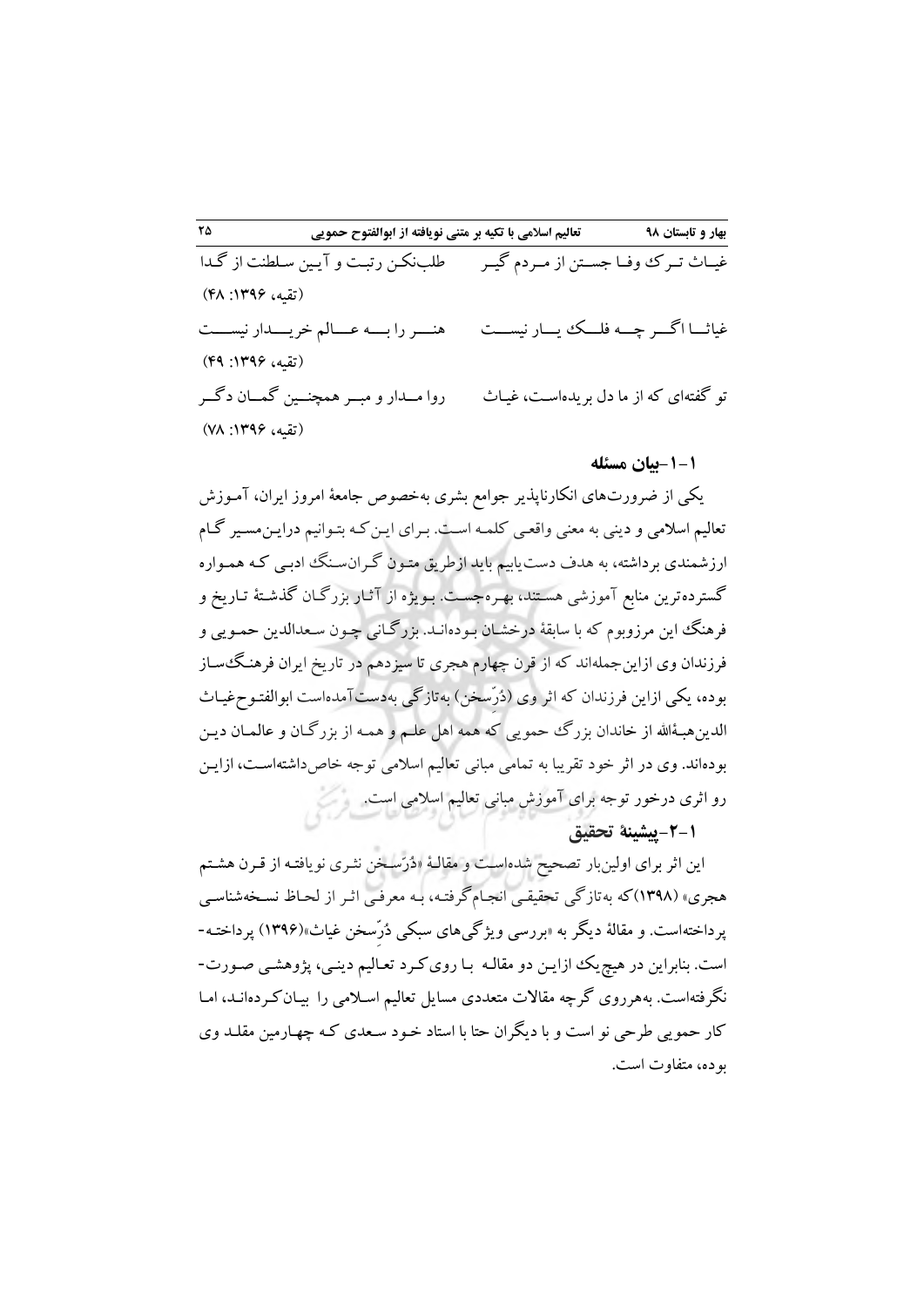خداوند قرآن را نازلكرد و پیـامبران را بـرای هـدايت و تعـالیم اسـالمی انسـان فرسـتاد، بنابراين آثار ادبی ما كه درحقيقت دنبالـهرو كـلام الاهـی اسـت، واكـاوی افكـار و انديشـهٔ انسانهای خداجو و بافرهنگ كد همواره درصدد خدمت بد بشريت هستند، بسیار ارزشـمند و مهّم است، حمويی در بیستوي باب اين اثر همواره جز تعالی انسـان و آمـوزش تعـالیم اسالمی هدفی واالتر نداشتد، بنابراين تمام همّوغم خـود را مصـروف ايـن مقولـد بـد صـورت عملی كردهاست، پس ضرورتدارد چنین آرا و افکار كد بدصـورت عملـی در آثـار از ايـن دست آمدهاست درمعرض ديد عالقدمندان قرارگیرد .

## **-4بحث**

جوامع بشری بدون شک نیاز به همت انسانهای خردمندی دارد كه جامعهٔ زمان خود را بشناسند و درراستای حل مشکالت آن گـام ی اسـتوار بردارنـد و آثـار و منـابع نجـات بخـش انسان از مشکلات را به وی معرفی كنـد. ازجملـه راههـای سـعادت و خـوش بختـی انسـان، بويژه جوامعی كد در آن ايمان بد سرچشمة االهی، اصلی اساسیاست، ابتدا توجـد بـد قـرآن پسازآن بد ترتیب بد احاديث و گفتار پیامبر و ائمـد و الگـو قـراردادن انسـان هـای عـارف و خردمند، روشی است كد با سوقدادن انسانها در قرآن، میتوان مسیر بازگشـت بـد عـزت - مندی را هموارساخت؛ و توجد بد كالم پیامبر و ائمد و عرفا و اولیا ازجملة اين مبـانی اسـت كد ياریبخش خواهدبود؛ حمويی رفتـار، اخـالق و اعمـال خـود را مرـابق بـ ا كـالم حـق ترسیمكرده و آن هم ند برای رسیدن بهشت و ترس از دوزخ بلکد عزت و كرامت انسـان را با آن رقمزده كد نشاندهندة رو بلند و عزتمندی است كد در مسیر فضائل اخالقی قرار- گیرد، چون انسانی كد معیارش در قدم اول كالم حق باشـد و رفتارهـای خـود را مرـابق آن تنظیم نماید، بی شک در مسیر فضیلتها گام برخواهدداشت و اگر از مسیر منحرفنشـود راه سعادت بر او گشوده شد:خواهد

كـالم پـا سـبحانی همـد حـق اسـت مـی دانـی عزيزا نفس خود بشکن.مکن خواری وخوارش كـن هوای نفس يکسو نِد كد دولت بیکران يابی كد عزِّتها ازآن بینی سعادتها ازآن يابی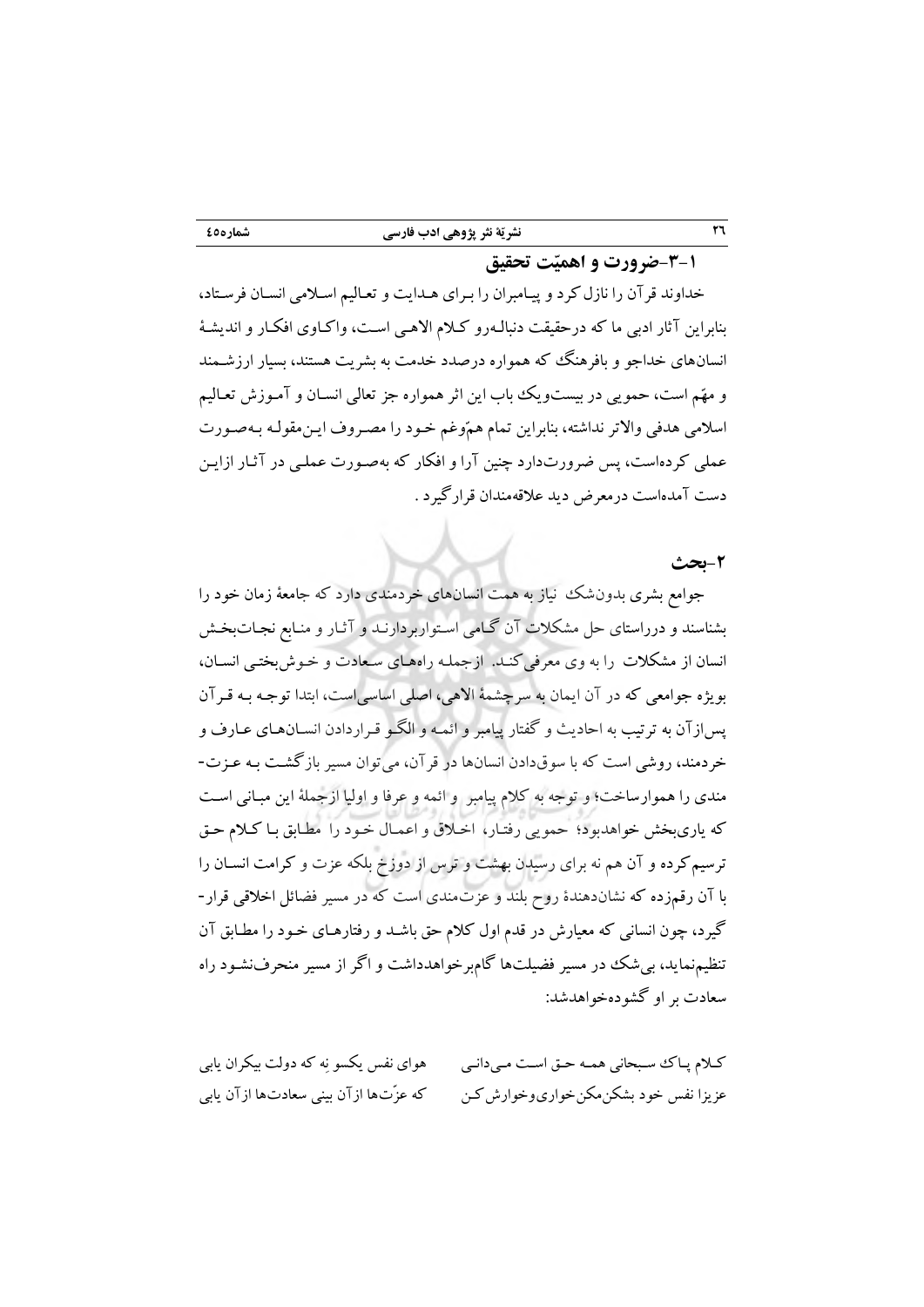هوای نفس، ايشان را به دوزخ می كشد بـیشـك اگر تر ك\$هواگيـری بهشـت جـاودان يـابی (تقیه، ۱۳۹۶: ۱۷۳)

حمويي برای اين كه جامعه را از چنين مسيری بـهسـمت سـعادت و عـزتمنـدی هـدايت كند چون موعظدگران رفتار نکردهاست، بلکد اين روش را ابتدا خود پیشگرفتد و بـی آنکـد بخواهد نصیحتكند و براساس باور خويش جامعـد را بـدان سـوق مـی دهـد. بنـابراين بـرای فراگیری تعالیم دينی در متون ادبی، توجد بد مقولدهای مورد نظر نويسنده موثر است.

# **-1-4انسان و خدا**

انسان اشرف مخلوقات، خلیفد خدا و بندة اوست. حمويی بنابراين اعتقاد، اعمال خود را مطابق با آيات قرآنی تنظیم كرده و براين باورست كه تطابق اعمال با قرآن ضرورت زندگی و ماية سعادت است. ازاينرو اثر دُر ِّسخن حمويی كد يکی ازاين متـون اسـت، بـا محتـوايی كد تحت عنوانهای: هوای نفس، مالاندوزی، ذكرحق ونجات، رضای حق، توجـد حـق بـد بنده، امید بد رحمت حق و ... كد در زير آمده است، سعی برآن داشتد تـا در آمـوزش تعـالیم اسالمی بد مردم زمانة خود، ازاينطريق بیاموزد و دراين راستا خدمتی كردهباشد: **-1-1-4ذکر حق و نجات**

ياد خداوند و رضايت حق سبب نجات و پيوسته ازطرف بزرگان بيان شدهاست كه: حمويي خردمندانه خدا را يادمي كند و راه نجات را درمسير اخلاص می بيند: »آبشخور شادیها ازهرگوند آلودگی دردسرهای روزگار پا و گوارا، درهـای رحمـت و آرامش گشوده و وسايل شادی و خوشی فراهماست.« )تقید، :9311 352( «از حضرت عیسی (ع) سوال شد: بهتـرين اعمـال چیسـت؟ فرمـود: خشـنودی از خـدا و دوستداشتن او. (فیض كاشانی، ۱۴۱۷، ج۸۸/۸) «حق، برای هر عمل كنندهای، نجات بخش است و برای هر گو پنـدهای حجّـت و دلیـل.» (آمدی، ۱۳۶۶، ح/ ۱۴۴۵)

«راست گو درآستانهٔ نجـات و بزرگـواری اسـت و دروغ گـو درلبـه پرتگـاه و خـواری.»  $(1\Lambda\cdot$  (ری شهری، ۱۳۸۹، ج ۶/ ۱۸۰) «عقل راهنمايی می كند و نجات مـی دهـد و نـادانی گمـراه مـی كنـد و نـابودمـی گردانـد.» (آمدی، ۱۳۶۶: ۱۲۴)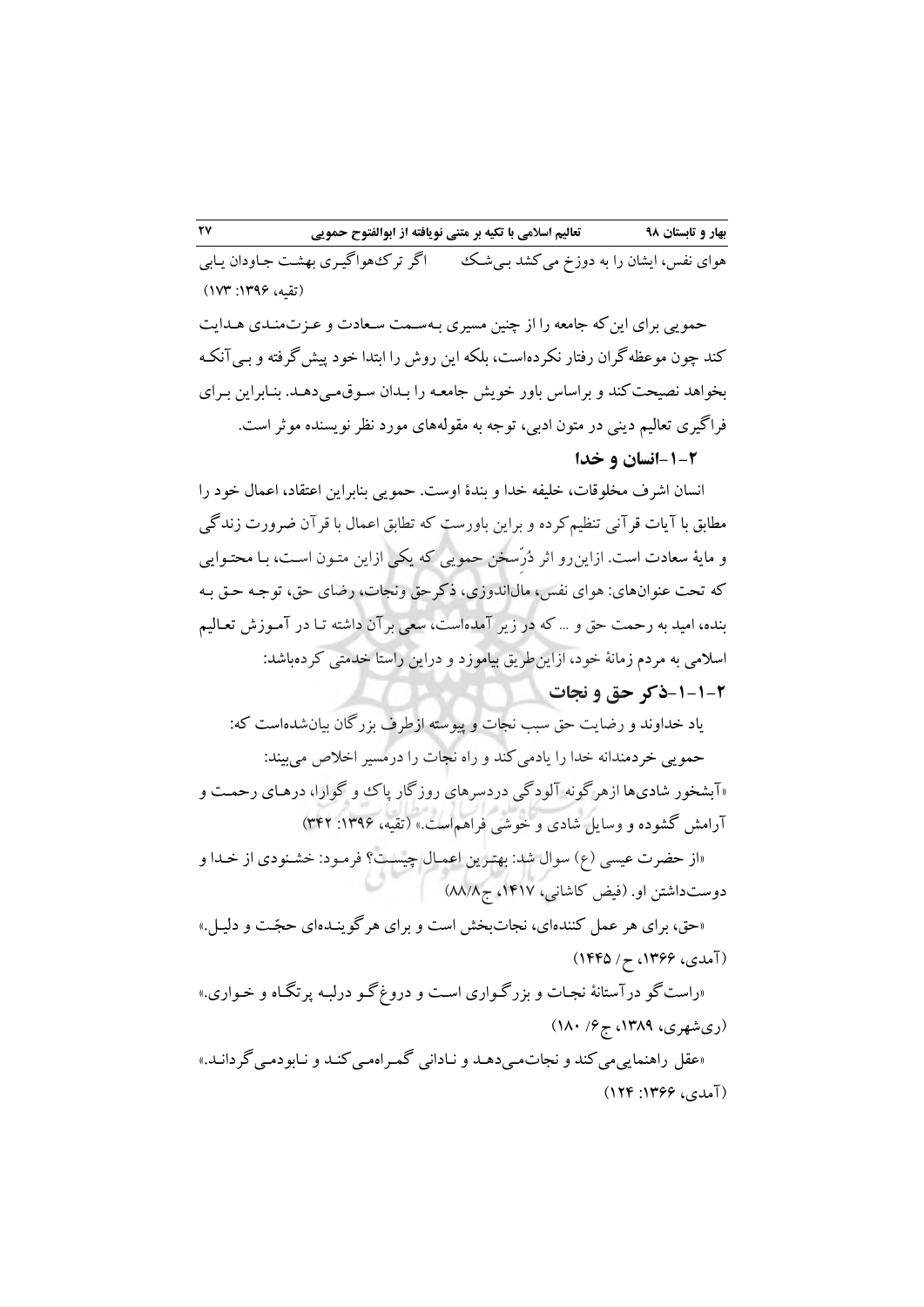# **-4-1-4رضای حق و نجات خود**

از ويژگیهای غالبا مشخص اهل معرفت يکی آن است كد آنچد میكنند، برای رضـای حق و نجات خويش از باليای مختلف است كد در طول حیات آدمـی خـود را عرضـد یمـ - كند. حمويی دراينزمیند قدمبدقـدم ايـن مهـم را در نظـر داشـتد چـون طبـق آيـة قـرآن بايـد رضايت خدا در آن باشد؛ «درنزد پروردگارشان در بهشت جاويـد كـه در آن نهرهـا جـاري ست تا ابد در آنجا خدا از آنها خشنود است و آنها از خدا خشنودند و ايـن خـاص كسـی است كه از پروردگارش بترسد.» (بينه/٨) حتا در اولين عبارت از كتاب خـود بـدين گونـه -آغاز می كند:

»از بهـــــــر نجـــــــات و رســـــــتگاری تقـــــــديمكنـــــــیم شـــــــکر بـــــــاری (تقیه، ۱۳۹۶: ۴۲)

غیاث پیوستد مانند هرعارف حقجويی هرعمل و كـاری را از مـی جانـب حـق دانـد و بـدون شك $\mathfrak{e}$ در آن صلاح و مصلحت $\mathfrak{e}_2$ بیند كه حوالهٔ حق است برای بندهٔ خویش: اگــر بــا تــو كســی بــد كنــد از نــادانی آن نیـــــز بُـــــوید ز حکمـــــت يزدانـــــی بــــا هــــیچ كــــس بــــدی نیا يــــد در دل اگـــر هـــر چـــد رســـد، از خـــدا دانـــی )تقید، :9311 81(

**-3-1-4امید به رحمت حق** 

حمويي توجه به لطف حق را همواره گوش زدمی كند كه جامعه ازاين طريق خود را باز-يابد، چون انسانی كد در باور دينی، خود را گناهكار میداند ممکن است مأيوسشـود، پـس او به خود و جامعهٔ درون آن، براساس مضامین آیات قرآن امیدواریمی دهد: از حضـــــرت حـــــق غريـــــب نبــــود مــــ بخشــــيدن جـــــرم هـــــر گنـــــه كــــار از رحمــــــــت او مبــــــــاش نومیــــــــد دريــــای كــــرم چــــو هســــت ذخِّــــار )تقید، :9311 911(

## **-4-1-4توجه حق به بنده**

حمويی خود و ديگران را درجريانهای مختلف، بدسويی سوقمیدهد كد توجد حق بـد بنده را اساسیترين راههای برونرفت میداند و مردم را ترغیب بد جلـب عنايـت حـق مـی - كند: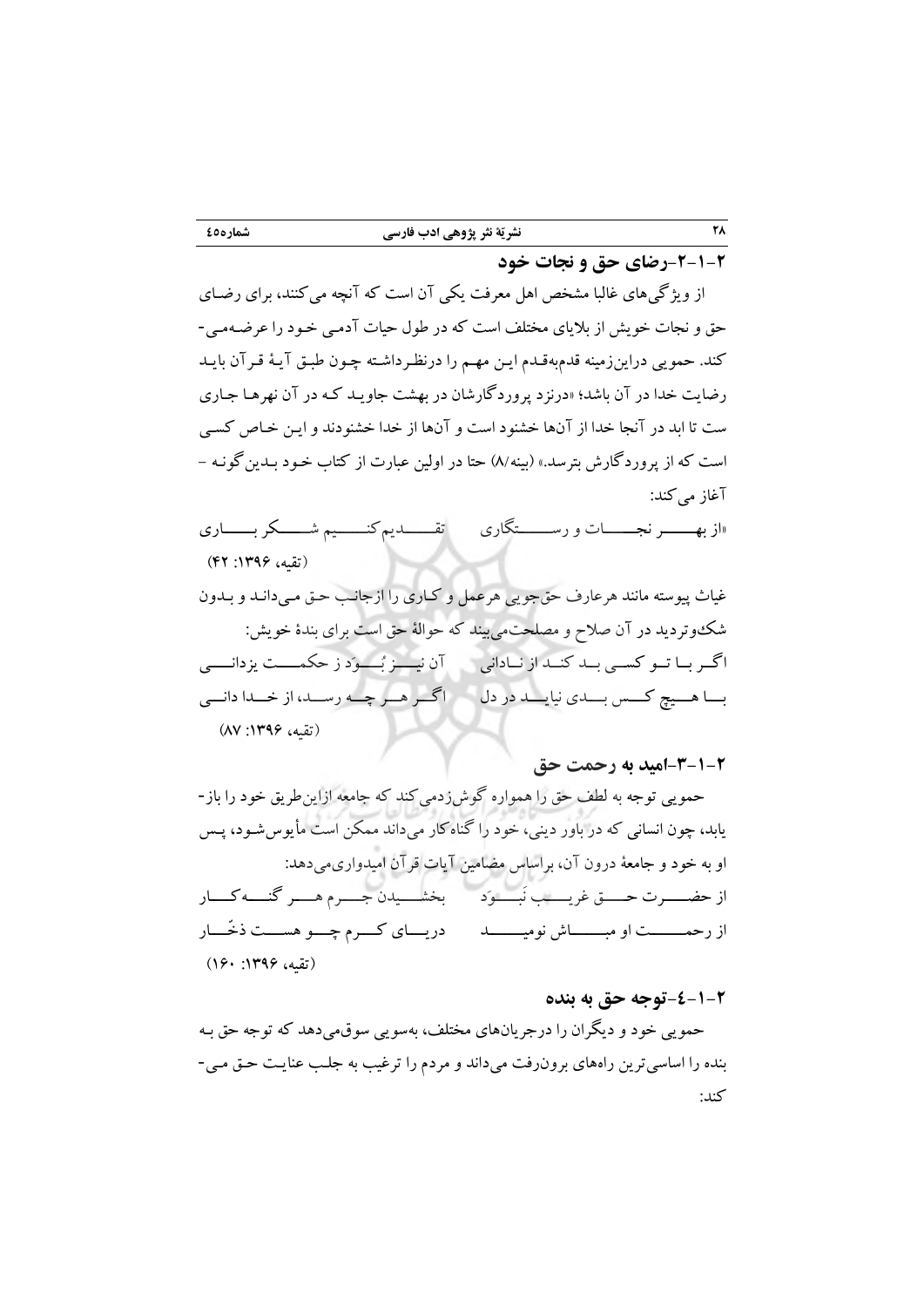كســی مُكَــرَم و منظــور هــر دو عــالم شــد كه بود حضرت حـق را بـه حـال او نظـری (تقیه، ۱۳۹۶: ۱۶۲)

**-5-1-4خدا و آرامش مردم**

ایران سرزمینی كه بهلحاظ سیاسی در برابر هجوم قوم مغول مغلوبشد و قرن هشـتم بـا− توجهبه آن چه گفتهشد قرن پس|ز اضطراب و هراسبود، روزگار دست|زدنیا شستن، سـربـه گريبانفروبردن، درون گرايـي، تسـليم، رضـايت و قناعـت اسـت. درحقيقـت زمـان احيـاي ارزش،های انسانی است اگرچه اندكی پس|زآن، درپناه امنیتـی كـه بـر كشـور سـايهافكنـده، مردم برای آرامش خاطر به همین ارزشها، بـرای رسـیدن بـه لحظـههـای اوج و كمـال، بـر می گردند و با آن به خودسازی مشغولمی شوند.

غیاث مانند مرشدی ، مردم سرخوردة خود را با كالم حق پیوستد آرامشمیدهد:

»كد هركس بر خدا اعتماد و توكلكند، خدا او را بسندهاست، بر حق توكـل كـردم و از زحمات وارست.« )تقید، :9311 911(

«و آنچه نزديك خدای بود، هرگز آن را نفاد نتواندبود و دست تلف و فنا بـدان نرسـد.»  $(99/$  (نحل)

»پس هرچد آن پیش من گرامیبـود بهتـر چنـان دانسـتم كـد آن پیشـی بـد حضـرت حـق فرستم.» (تقیه، ۱۳۹۶: ۱۷۵)

هركس» كد از خدای خود ترسد و بهشتش آرزوكند، گو تر هواینفس گیر. دانسـتم كه سخن او حقیقتاست.» (تقیه، ۱۳۹۶: ۲۲۴)

»هیچ چرنده و رونده نیست كد ند رزق او برخداست. دانستم كد من نیز يکـی ازايـن هـا - ام...« )تقید، :9311 911(

# **-4-4 انسان و پیامبر**

حمويی بعداز كالم وحی، برای انسان، پیامبر، برترين بندگان خدا را الگو قرار دادهاست تا با استناد بد فرمايشهای رسول گرامی اسالم، در مسیر سعادت قرارگیرند:

**-1-4-4استناد به کالم پیامبر)ص( به عنوان الگو**

حمويی روشی را كـد بـد عنـوان عـارف اهـل شـريعت پـیش گرفتـد اسـت و او را در بـین همنوعان متفاوتمی كند، مستندات اوست. تا مردم زمانهٔ خـود را كـه سـرخورده از دروغ و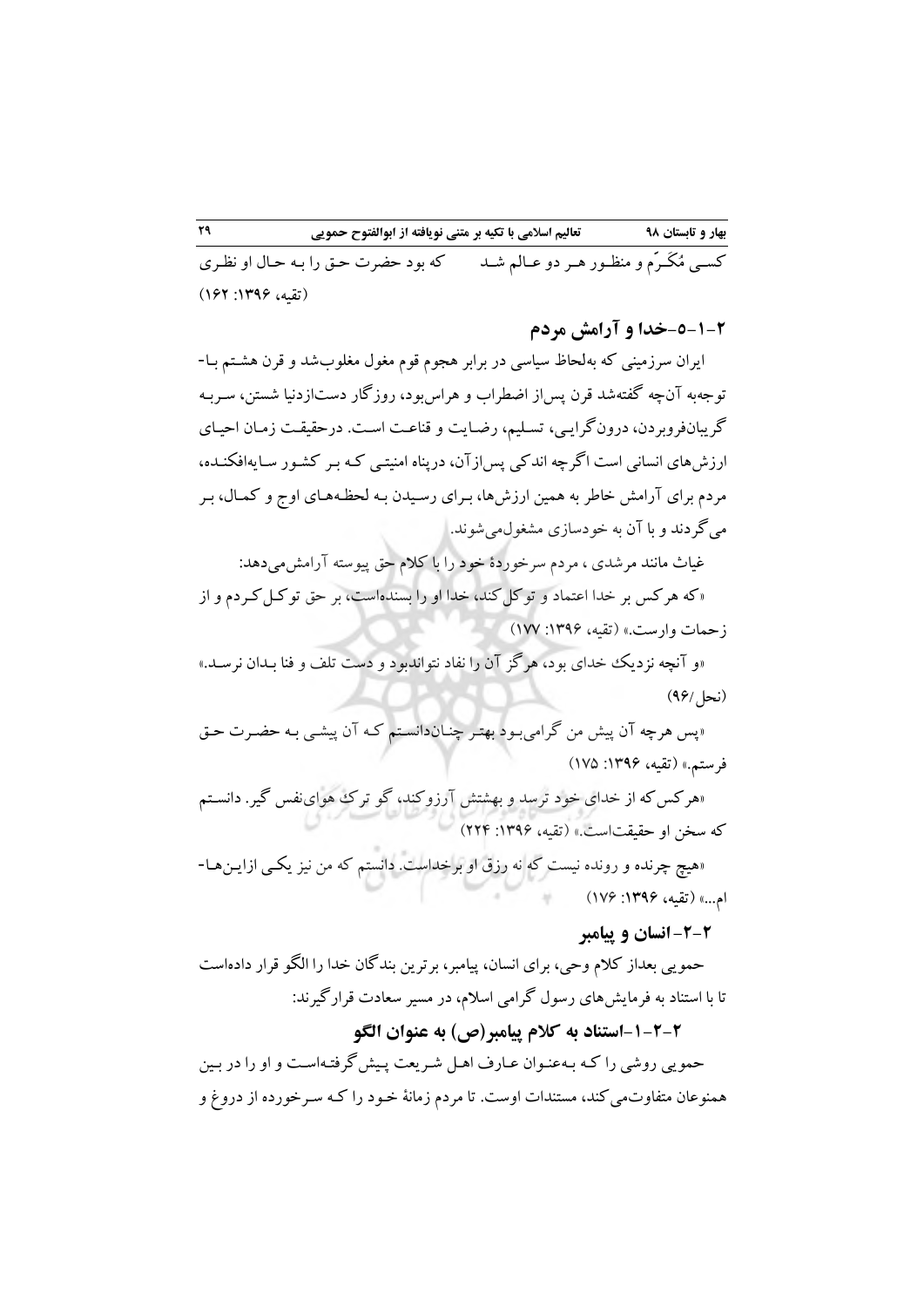رياسـت نجـات دهـد؛ بايدكسـاني ماننـد او در جامعـهاي كـه بـيش|ز هـر كس بـه تبـاهي و ریشههای آن آگاهیداشته و دارند، دربرابـر جامعـه و مـردم احسـاس مسـوولیت كننـد و بـا ايجاد آثار ارزشمند و ماندگار، هم به تاريخ و هم راه بازيابی هويت مردم را بـه آنـان نشـان دهند و سرزمین خود را بازسازی كنند. غیاث نیز ازایندسته است كه خود را همواره مسـئول دانستد و گامهای استوار خود را برای اين مهم برداشتد و بدهمین دلیـل بـا مسـتندات، جامعـة خود را رهبری و هدايتمي كند.

در بیست ویك باب كتاب غالبا مطلب را با كلام رسـولخـدا شـروع كـردهاسـت، چـون پیامبر انسانی بوده با چنین تعبیری:

«رسول (ص)، پیش از پیامبرشدن، بیست خصلت از خصلتهـای پیـامبران را دارابودنـد، كه اگر كسی يكی از آنها را داشتهباشد، دلیل عظمت اوست؛ چـهرسـد بـه كسـی كـه همـهٔ آنها را داراباشد، آن حضرت پیـامبری امـین، راسـت گـو، مـاهر، اصـیل، شـريف، اسـتوار، سخنور، عاقل، بافضیلت، عابد، زاهد، سخاوتمند، دلیر و با شهامت، قانع، متواضع، بردبـار، مهربان، غیرت مند، صبور، سازگار، و نرمخو بودند و با هیچ منجم غیـب گـو و پـیش گـويی همنشین نبودند.» (مجلسی،۱۳۶۵، ج۱۷۵/۱۶)

»هركس كد بـر طعـام دادن موافبـت كنـد، حـق تعـالی، بـد وجـود او بـا مالئکـد مقـربین، مباهاتنمايد.» (تقيه، ١٣٩۶: ١١٣)

«رسول-صلوات الله و سلامه علیه-میفرماید كـه تواضـع بنـده را رفعـتافزايـد.» (تقیـه،  $(90:149)$ 

# **-3-4انسان و عرفا**

يکی از منابع ارزشمند، پسازقرآن و كالم پیامبر برای آمـوزش تعـالیم اسـالمی درنظـر حمويی، سخن عرفان نـامی اسـت كـد در ادب فارسـی و عرفـان شـناختد شـده انـد. بنـابراين حمويي در اثر خود به سخن اين بزرگان استنادكر دهاست:

# **-1-3-4کالم عارفان مشهور**

غیاث حکیمی اجتماعی است و درصدد تبلیغ و تعلیم حکمت عملـی بـرای برخـوردار -شدن از يك زندگي متعادل و سعادتمند است، افكار وی از رنـگ عوفـان خـالی نیسـت و جابهجا در اثرش رنگ تصوف بهچشممی خورد، نهايتاين كه جريان لطيـف ذوق را در اثـر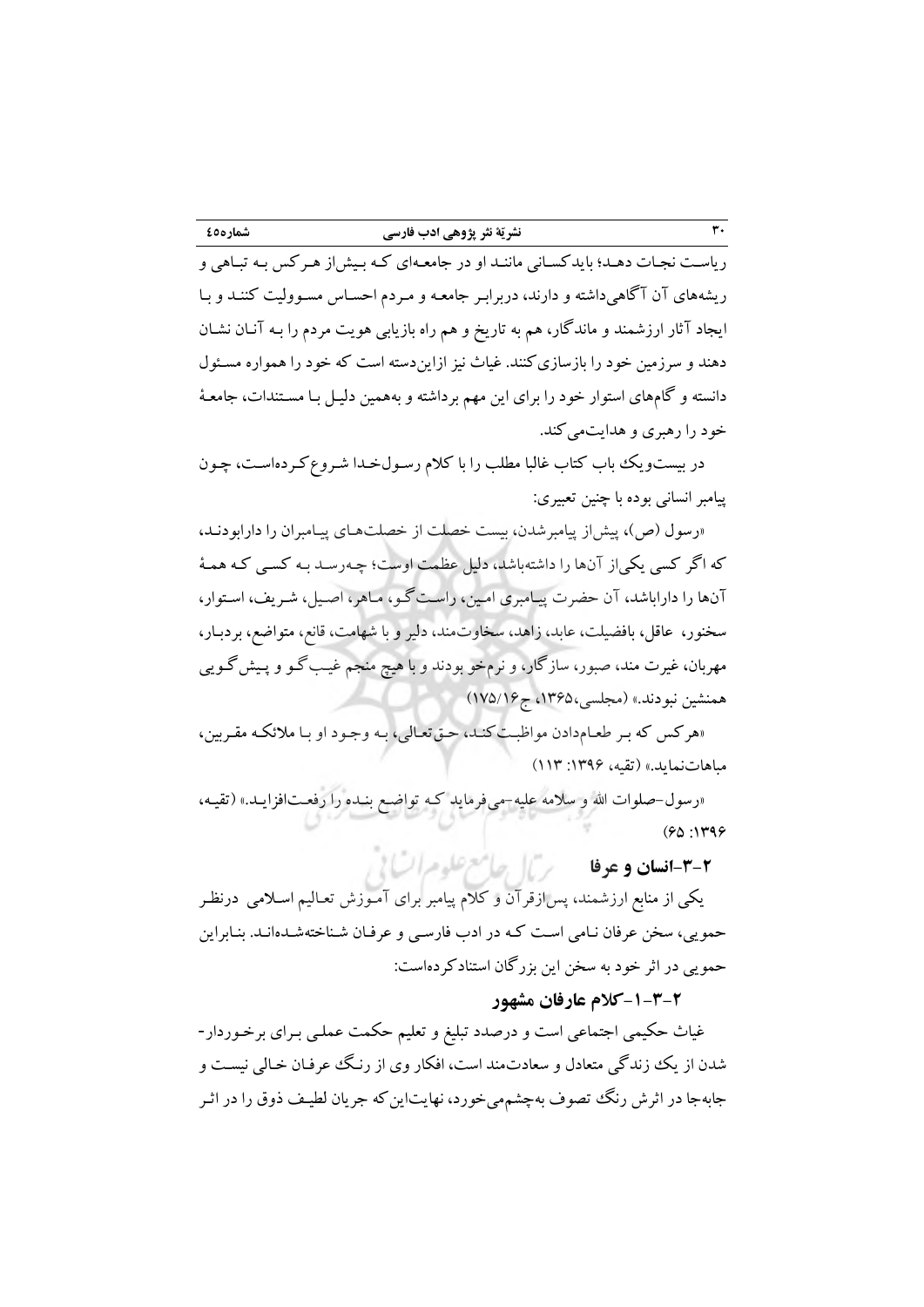او بايد به تمايل وی به تزكيهنفس و تصفيهٔ اخلاقی تعبیر كرد نه به وابسـتگی بـه طريقـههـای خاص در بازار پر رونق تصوف زمان پیش ازخود.

در بابهای اول، هشتم، نهم و دهم چنان می نماید كه اساس تعلیم شـیخ بـر نـوعی زهـد عرفانی بوده و بايد پذيرفت كه غياث هم حكيم و هم عارف است، بنابراين صوفی و عارف دانستن او، امر بديهی است و دليل آن عبارتازاين است كه پيوسته بـا آوردن نقـل قـولی از عرفا كالم خود را مُهرتايیدمیزند:

«يکي شبلي را-رَحِمَهُ ٱللَّهِ عَلَيْه-گفت خرقه به من دِه تا از راه تبرِّک درپوشم، باشـدکـه ازبركت آن بد درگاه اهلل، مرتبد و درجديابم، فرمود كد ای برادر، اگر پوست شبلی درپوشی تا به عمل راه شبلی نروی، هیچ فایدهاتنکند.» (تقیه، ۱۳۹۶: ۱۵۴)

«از سَریسقطی-قَدِّس َ ٱللَّهُ رُوحَهُ-پرسیدند كه صـبر چیسـت؟ دربیـانآن شـروعٖفرمـود، ناگاه عقربی بیامد و چند نیش برپای مبارکش زد، سَری سخن را قطع نفرمود و هیچ توجّـع و تألِّم فراننمود، از او پرسیدند كد سبب چد بود كد افهـار توجّـع نفرمـودیر گفـت: اگـر مـرا اند باليی پیشآيد و بر تنم زخم نیش رسد، بر آن صبرننمايم، بندگان حق را صبر چـون فرمايم؟ .» (تقيه، ١٣٩۶: ۶۷)

**-4-4انسان، فضیلتها و رذیلتها**

انسان وقتی بتواند با خـدا و كـالم وحـی، پیـامبر و سـخنان حکمـت آمیـز عرفـا ارتبـا برقراركند، پس|زآن است كـه درذهـن او فضـیلتهـا و رذیلـتهـا جایگـاه خـاص خـود را خواهدداشت و تبديل بد باوری خواهدشد كد درتعالیم اسالمی مهـم تـرين دغدغـد و مسـالة مورد توجداست. دراين راستاست كد او بد مکارم اخالق، بخشش، اخالا، توجد بد مـردم و غیره بدصورت عملی رویمیآورد. بنـابراين درايـن قسـمت فضـیلت هـا و رذيلـت هـا بـد - صورت زير طر بندی شدهاست تا باور بد تعالیم اسالمی درنگاه حمويی تبیینشود:

## **-1-4-4فضیلتها**

بايدهای ازرشمند، برای انسان يك نياز اساسـی اسـت تـا او را دربـين مخلوقـات برتـری بخشد. دراين بخش بايدها ازمنظر حمويی بهشرح زيرطرح بندی شدهاست: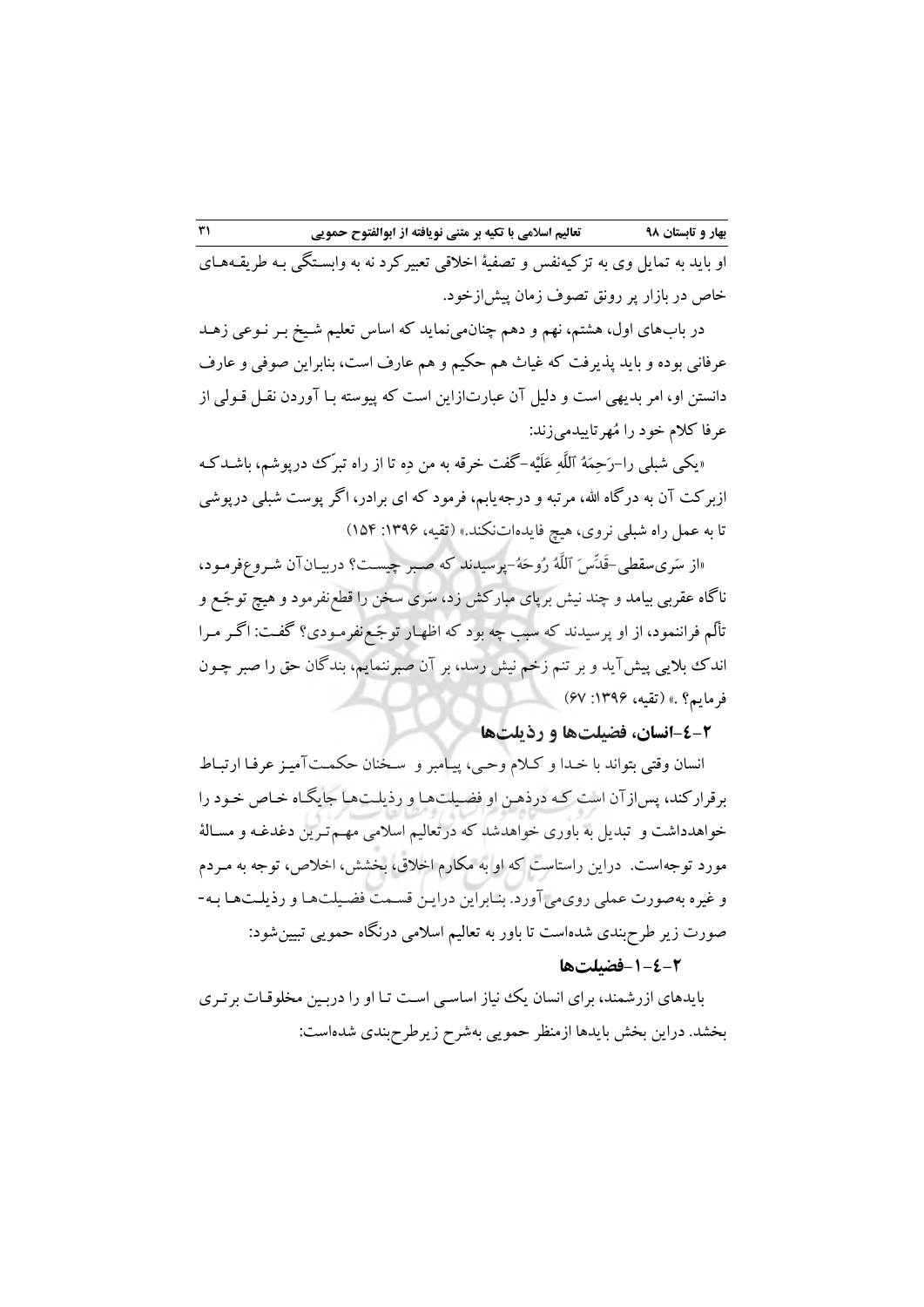**-1-1-4-4مکارم اخالق** 

غیاث پیوستد مکارم اخالق را كد يکـی ازمهـم تـرين فضـیلت هـای انسـانی اسـت، بـرای گسترش تعالیم دينی و درنتیجد سعادت عامل ارزنده می همینداند، بد دلیـل سـد بـاب كتـاب خود را چنین قراردادهاست:

«در مدح مکارم اخلاق حمیده، علیالاطلاق و اقتدا به جماعتی که بدان مُتخَلّق بودهانـد و به اوصاف پسنديده مُتصِف.» (تقيه، ١٣٩۶: ٥٣)

> »درتعداد بعضی از مکارم اخالق بیهید و شمايل میرضیّد.« )تقید، :9311 43( «دربیان بعضبی از اخلاق دمیمه و منع از تَخَلّق بدان.» (تقیه، ۱۳۹۶: ۵۳) و در محتوای اثر خود پیوسته اين مطلب را اشارهمی كند:

از آدمـــی مکـــارم اخـــلاق كســـب كـــن منگر به خلـق، او كـه سـياه اسـت يـا سـپيد زنهار تا كد ردنکنی گـر همـد سـگی سـت هـــیچ آفريـــده را ز در خـــويش ناامیـــد (تقیه، ۱۳۹۶: ۱۱۵)

توجه به اخلاق و پیروی از صفات نیك را از بزرگان خويش يادگرفتهاست كه: »خدايا مرا بر تربیت، ادبآموزی و نیکیكردن بـد فرزنـدانم يـاری فرمـا. « )امـام سـجاد،  $(11 \cdot 117)$ 

«چهارچیز است كه به هركس دادهشود خیر دنیا و آخرت به او دادهشدهاست: راست-گوبودن، ادای امانت، حلال خوردن و خوش اخلاقی.» (درايتي، ۱۳۶۶: ۲۱۷) «راست گوبودن و پرهیزنمودن از دروغ، زيباترين اخلاق و بهترين ادب است.» (درايتی، ربال حامع علوم اتسابي  $(1111:1799)$ 

**-4-1-4-4بخشش و بخشندگی** 

غیاث، خداشناسی عارف است كه بخشندگی را از خدای خـویش آموختـه و درایـن(اه فرقی بین مردم توانگر و فقیر نمی بیند و هنگام بخشش زمان۵ومکان نمـی شناسـد. معتقداسـت كه بايد مانند خداوند بر لالهزار و شورهزار، هـردو چـون ابـر باريـد، پـس تـا هنگــام مـرگ دستاز بخشندگی بر نداشت. غیاث بخشندگی را سعادت، بخت و عنایت خدادادی می داند و معتقداست كه بخشش ثواب آن به گذشتگان نیز می رسد. همچـون سـعدی اعتقـاد راسـخ دارد كه خداوند هر گز در رحمت را بر كسی نخواهدبست. همچنین باوردارد كه بـا لطـف و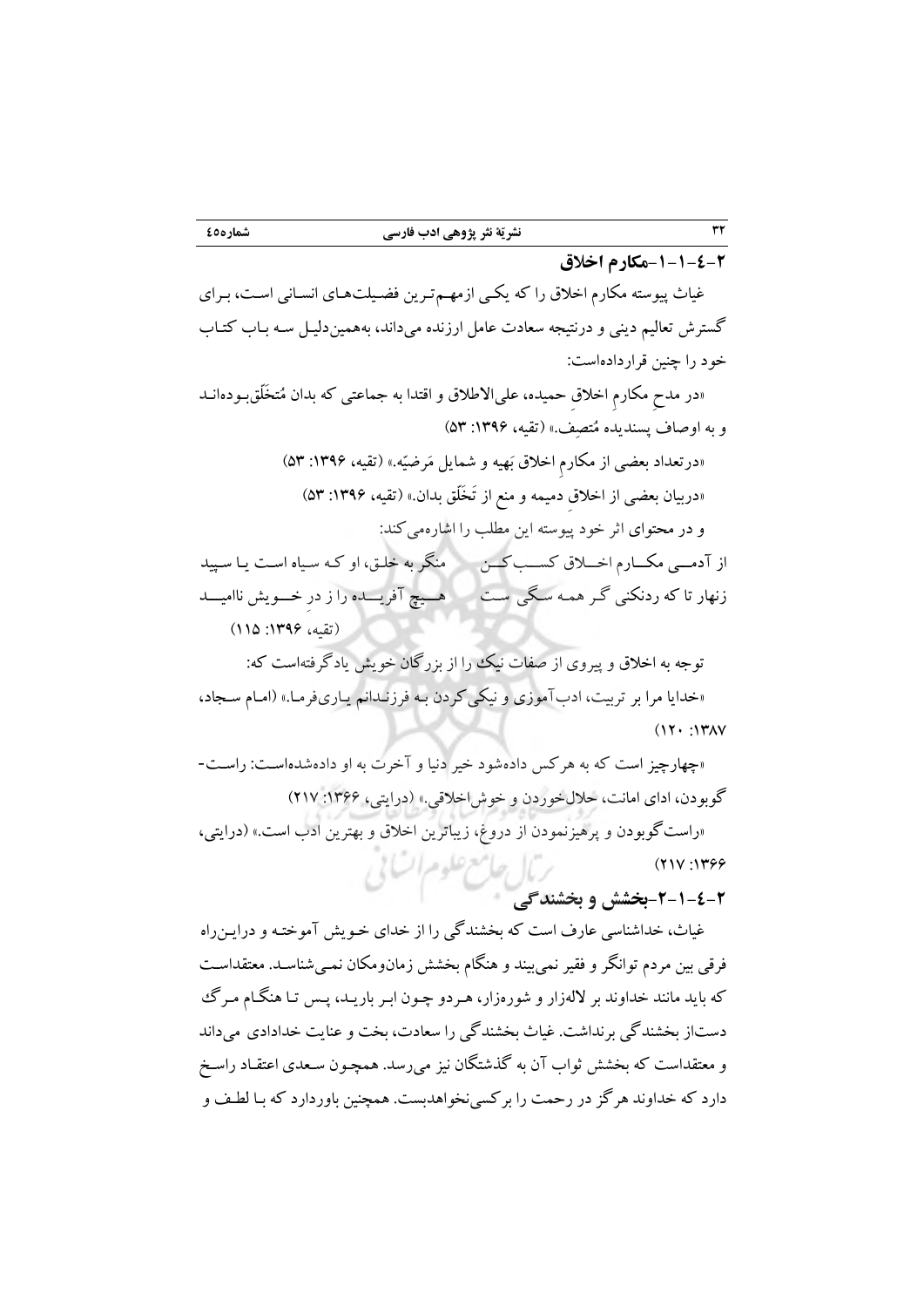محبت، ديگران را می توان دل بسته و وابستهٔ خود كرد، بخشندگی را تـا آنجـا بـاوردارد كـه می گويد وقتی بر كسی كه مجرم است قادرشدی بهپاس نعمت قدرت خود، او را عفوكـن؛ از نشانههای كرم و لطف معتقد به آن است كه نبايد با زبان و قلم به ديگران توهین كرد. زهـی كـريم خـدايی كـه از كمـال كـرم مسلمى كنــد درِ احســان بــه روی گبــر فــراز تــو را كــد در حــق بیگانــدای نظــرباشــد ز آشــنا نــد همانــا كــد لرــف گیــری بــاز )تقید، :9311 41(

«سه چیز است كه محبت آورد: قــرض دادن و فـروتنــی و بخشــش.» (حرانـی، ۱۳۸۷:  $(4)9$ 

«دوست خود را بهوسیله نیکی کردن، سرزنش كن. و بدی او را بـهوسـیله بخشـش بـه او، دفع كن» (امام علي، ۱۳۶۵: ۱۵۵/۲).

»خداوند زيباست و زيبايی را دوستدارد، بخشنده است و بخشش را دوستدارد، پا است و پاک بودن را دوست دارد» (پاينده، ۱۳۶۲: ۲۹۳).

»هیچ مومن نیست مگر آنكد بخشنده است و تنها آنكس بخشنده اسـت كـد از يقـین و همت واال برخوردارباشد؛ زيراكد بخشندهبـودن پرتـو نـور يقـین اسـت؛ هـر كـس هـدف را بشناسد بخشش بر او آسان شود.» (مجلسی، ۱۳۶۵: ۶۸/ ۳۵۵)؛ (امام صادق، ۱۳۸۶: ۸۲). **-3-1-4-4اخالص در عمل** 

غيـاث راه نجـات را در اخـلاص عمـل و صـدق مـىدانـد، خـود بـدان ايمـاندارد و راه سعادت را درآن.میبیند: «و چون تو از راه اخلاص و نیاز روی بدان مقام نهی، من امیـددارم كد عنقريب توبة تو شرف قبول يابد و روشنايی آشنايی بداند مدتی بروجود فلمـانی تـو تابد.» (تقیه، ۱۳۹۶: ۱۷۰)

از نگاه او انسان بااخلاص كسی است كه از حیله و نیرنگ پیاك باشد و باطن خـود را از مقامطلبی و ثروتاندوختن خالی نگهدارد و درعوض، دل خـود را بـا نکـات دقیـق علمـی و عمل به آن پاک دارد.

پیامبر (ص) فرمودند: «پروردگارم هفتچیز را به من سفارشفرمود: اخلاص در نهـان و آشکار، گذشت از كسی كه به من ظلمنموده، بخشش به كسی كه مرا محرومكرده، رابطه بـا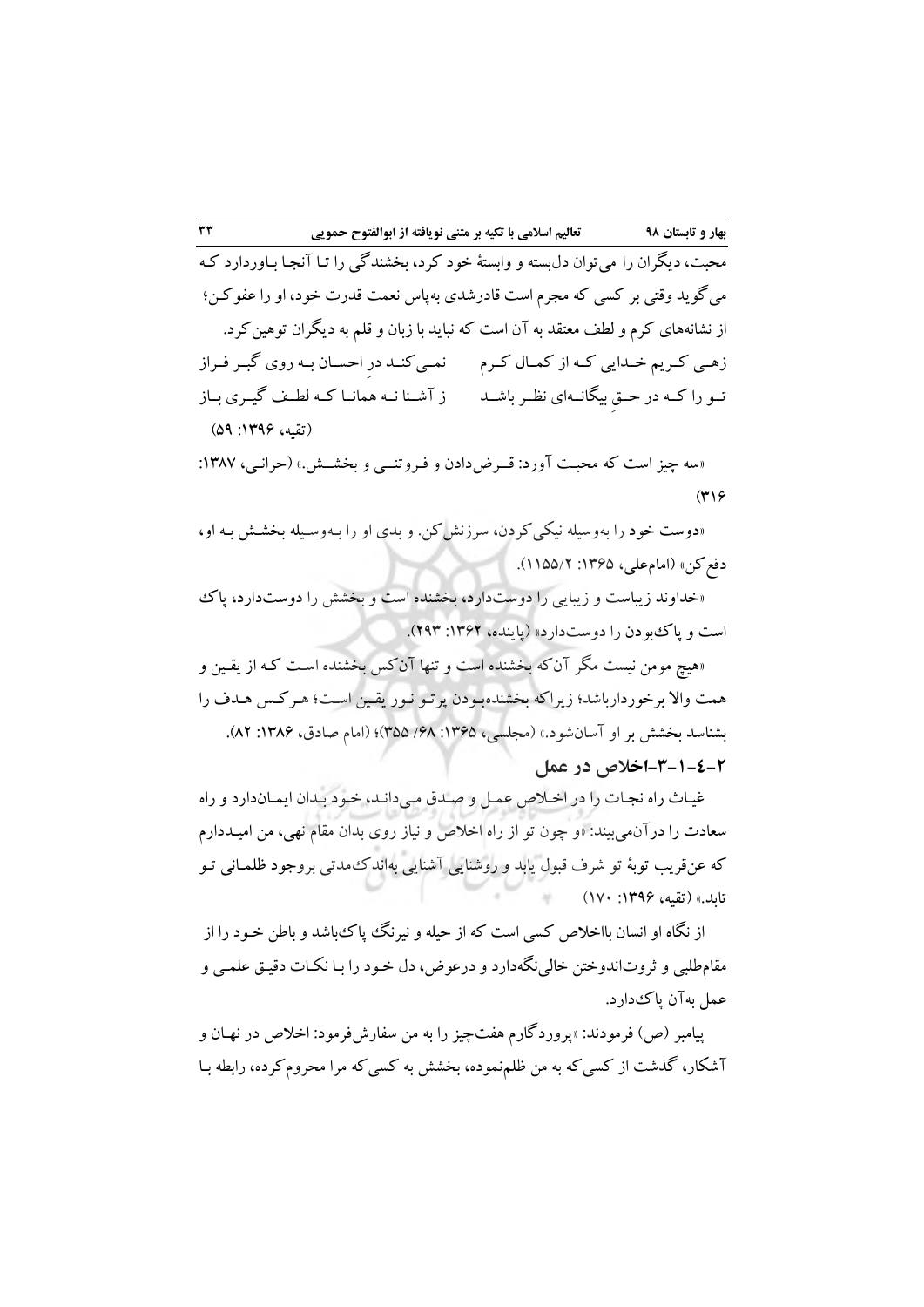كسی كه با من قطعرابطه كرده، و سكوت همراه باتفكـر و نگـاه كـردن بـرای عبـرت باشـد.» (كراجكي طرابلسي، ١٣۶٨، ج ٢/ ١١)

»از نشاند های سعادت، اخالاداشتن در عمل است« )آمدی، ،9311 1223/ .(

# **-4-1-4-4توجه به مردم**

غیاث اعتقاددارد كد دل مردم مانند آيیند است، نبايد رفتـاری ناشايسـت كـرد كـد سـبب تیره شدن دلها گردد وگرنه بههـیچوسـیله نمـیتوان آن تیرگـی را ازدل مـردم زدود. البتـه ازنظر او مردمیبودن قابلیتمیخواهد. نبايد حاكم وقتی زيردستان در رنج و زحمت هسـتند بددنبال شادی خود باشد. براينباور است كد مقـام و منزلـت مـردم را نـزد خـدا كسـی ازآن خبرندارد تا بتواند درمورد آنـان سـخنی بگويـد. هركسـی كـد مـردم را خـواروحقیر كنـد در هرمقام و مرتبد كد باشد دشمنان چنین شخصی فراوان خواهدشد. او خانقـاه را تـا انـدازه ايـن قبول داردكد بايد خانقاه ساخت و بد مردم لقمد نان داد. كسی كـد بـد مـردم نیکـی كنـد مـی نی بخت و مردمی است. گاهی مردم عملی را ازسر اجبار و ترس انجاممیدهند نـد ازروی اعتقاد. داشتن عاقب نیك در آخرت را وابسته به نیكی كردن دربـارهٔ مـردم مـیدانـد. غیـاث سالمت جسم حاكم را وابستد بد مردم می داند و میگويد اگر سالمت بدن میخـواهی بايـد بد مردم غذای فراوان بدهی و پیوستد سفرة تو برای مردم گشادهباشد از مردم احوالپرسـی - كن، بد آنان نان بده و دل آنان را بد دستآور. كسی با مردم است كد با محبت، دل آنـان را بددستآورد و مانند باران بر سر مردم نعمتهای خداوندی را بريزد. اگر از مقـام و منزلـت خود درهراس هستید غمخوار مردم باشید و نیکی كنید. دربارهٔ مردمآزاری گوید: نه آدمی ست كه از سگ بتر بـود صـد بـار به كســی كــه او همــه آزار مردمــان طلبــد (تقیه، ۱۳۹۶: ۹۴)

«كسي دوستدار مردم است كه بهخاطر آنـان هرنـوع آزار و اذيـت را بـهجـانبخـرد، ولـي نگذارد آسیبیبدمردم برسد.

»...اگر بدی ديد آن را با خوبی جوابدهد، خشم خود را فروخورد و از مـردم درگـذرد، و خداوند نیکوکاران را دوست دارد» (کلینی، ۱۳۶۹: ۱۲۴/۲). »فروتنی درآن است كد با مردم چنانكنـی كـد دوسـت داری بـا تـو چنـان كلینـی، « )دباشـن

 $(179.7)$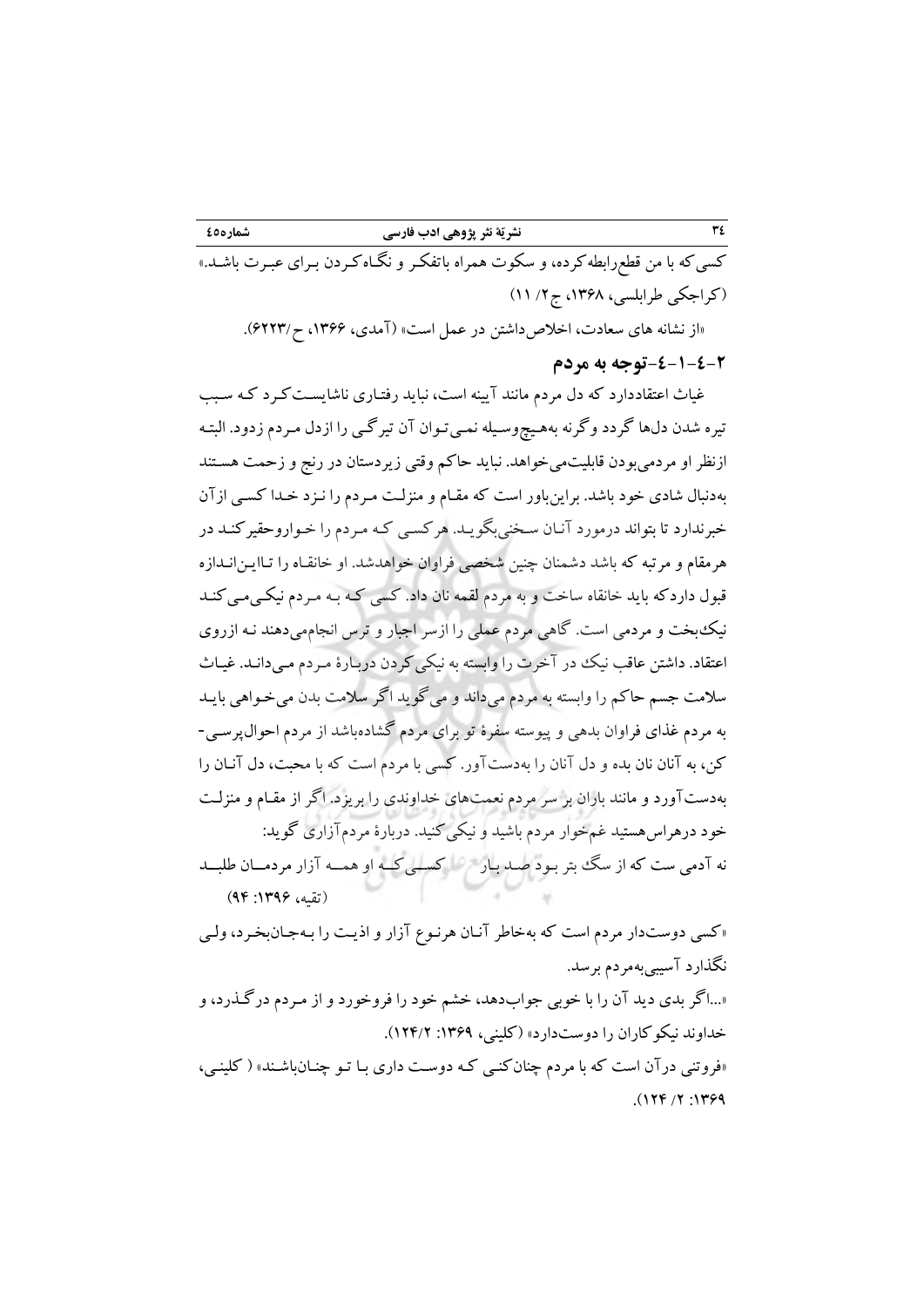«بدان كه، اُنس گرفتن با مردم از خداوند است و دشمنی با مـردم از شـیطان» (كلینـی، ۱۳۶۹،  $(0.14)$ «خوشبختترين مردم كسی است كه با مردم بزرگوار دوستی و معاشـرت كنـد.» (مجلسـی،  $(1/V/VF_{77} : 1490$ بنـــــی آدم اعضـــــای يـــــ پیکرنـــــد چـــو عضـــوی بـــد درد آورد روزگـــار تـــو كـــز محنـــت ديگـــران بـــی غمـــی كــــد در آفــــرينش ز يــــ گوهرنــــد دگــــــر عضــــــوها را نمانــــــد قــــــرار نشــــايد كــــد نامــــت نهنــــد آدمــــی (سعدی، ۱۳۴۴: ۱۹۰)

**-5-1-4-4خودکمبینی و تواضع**

تواضع صفتی است كد خداوند بـد اهـل آن بشـارت اسـت: داده »... خـدايی شـما خـدای يکتاست، در برابر او تسليم شويد و تواضع کنندگان را بشارت ده.» (حج/۳۴)

دوم اين كه بهخاطر داشـتن روح بلنـد كـه صـفت هرانسـان وارسـتهای اسـت، بـه تمـامی ضعف و ناتوانی خود در بیان.طلب اشارهمی كنـد و ماننـد همـهٔ عارفـان بـزرگ از هرگونـه خودستايی و خودبینی فاصلهمی گیرد، بلکـه تمـام عیـب خـود را در همـین ابتـدامـی پـذیرد، چنانكد خود گويد:

«اگر بر خطايی وقوف يابند و بر لغزش مطلـع شـوند و هرآينـه كـه شـوند؛ چـه خاصـيت آدمیزاده آن است كد بد فرزند و شعر خود چنان مشعوفباشد، كـد خـوب را بـا زشـت در يك رشته دارد و دل نشين را بـا زشـت در يـك رشـته كشـد و محمـود را از پليـد و نيكـو را از بی ارزش فرق نکند و بر عیب و ننگ كـه روشـن تـر از فريـاد باشـد و لغـزش و گنـاه كـه در وضو ، مانند صبح آشکار، وقوفنیابد.

میدان كـد عیـب خـود نشناسـد سـلیم مـرد كی بوی سیر را شـنود آن كـد سـیر خـورد (تقیه، ۱۳۹۶: ۲۴)

»تهذيب و تصحیح دريغندارند و كرامت تجاوز ازاين خسارت كد بـی آمـد وقـوع اختیـار بـد و...« )تقید، :9311 (2

درادامه كه كار او تا چهاندازه اعتباردارد و ارزشمنداست متواضعانه می گوید: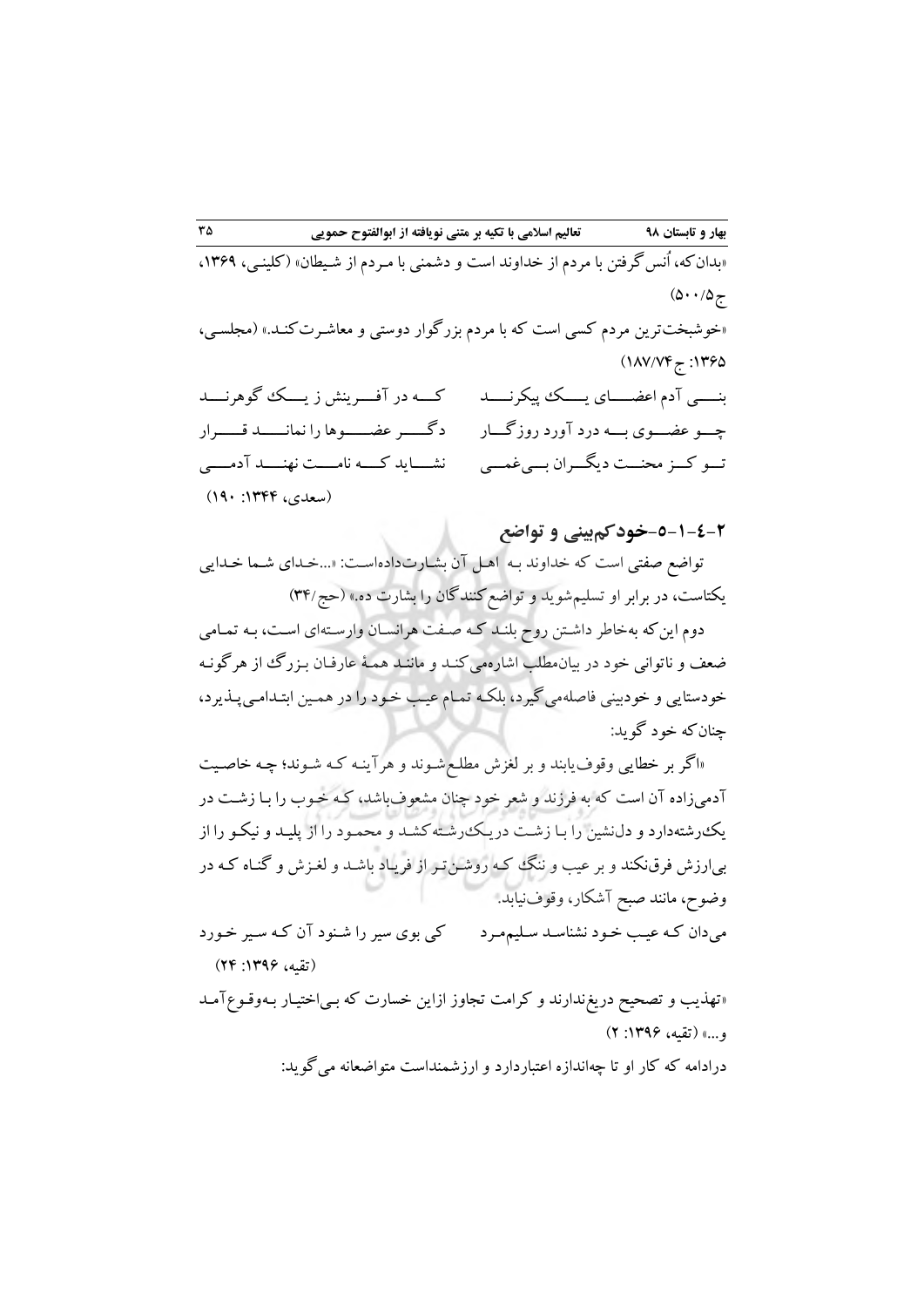**32 نشریّة نثر پژوهی ادب فارسی 45شماره**

ايـــن بـــدان مانـــد كـــد پـــیش آفتـــاب ورنـــه مـــی‹انـــم كــه تـــا چنـــدی بـــود مــــ نــــــزد دريـــــــا اعتبـــــــار قطـــــــرهای مـــیدهـــد هـــم جلـــوه خـــود را ذره ای )تقید، :9311 43(

او فروتنی را مايهٔ سعادت و عنايت خداوند میداند و دراينباره بـه حـديث پيـامبر(ص)، استنادمی كند:

«رسول خدا، درود خدا بر او، میفرمايد كه: تواضع بنده را بلندیافزايد، تواضع كنيد تـا حق تعالی، مرتبهٔ شما را افزون كند و عفو بنده را عزتمیدهـد، شـیوهٔ عفـو پـیش گیریـد تـا حضرت عزت، شما را عزيزكند...«)تقید، :9311 931(

«طور، فروتنی نمود و باخودگفت كه من استحقاق آن ندارم كه مطلع اسرار خدا گـردم، حضرت ربانی وحیفرستاد كه به كوه طور حاضربشو كه او، خود را وزنی ننهـاد و تواضـع و انکسار پیش آورد، شايسته نظر تجلی ما، جز او نيست.» (تقيه، ١٣٩۶: ١٣٧-١٣٨)

«هم ازاو مروی است كه تا مادامكه بنده درتصورداشتهباشد كـه ازاو در جهـان نیـك تـر كسی هست بدان كه در مقام تكبر است، از تواضع خبـری و در كـوی فقـر گـذری نـدارد.» (تقیه، ۱۳۹۶: ۱۳۵)

«انسان بلندمرتبه چون به فهم و دانایی رسد، متواضـع مـیشـود.» (آمـدی، ۱۳۶۶: ۲۸۵) ؛ واسطی، ۱۳۸۷: ۱۳۵)

«سه چیز است كـه محبـتآورد: قــرض دادن و فـروتنــی و بخشــش.» (حرانـی، ١٣٨٧:  $(4)9$ 

«شريفترين اخلاق، تواضع، بردباری و نرم خويی است.» (واسطی، ۱۳۸۷: ۱۱۵) »خدای متعال بد من وحیفرمود كد متواضعباشید، تا هیچكس بر ديگری فخرنفروشـد و كسی بهديگری زورگويی و تجاوزنكند.» (پاينده، ۱۳۶۲: ۲۹۰) «در آسمان دو فرشته بر بندگان گماشتهشدهاند پس هركس برای خدا تواضع كنـد، او را بالا برند و هركس تكبرورزد او را پَست گردانند.» (كلینی، ۱۳۶۹، ج ۱۲۲/۲) »در وصف پرهیزكاران: لباسشان میاند ست و راهروی رفتن و رفتارشان متواضعاند است.« (امام علی، ۱۳۶۵ : ۳۰۳؛ حرانی، ۱۳۸۷: ۱۵۹؛ شیخ صدوق، ۱۴۳۴: ۱۵۹)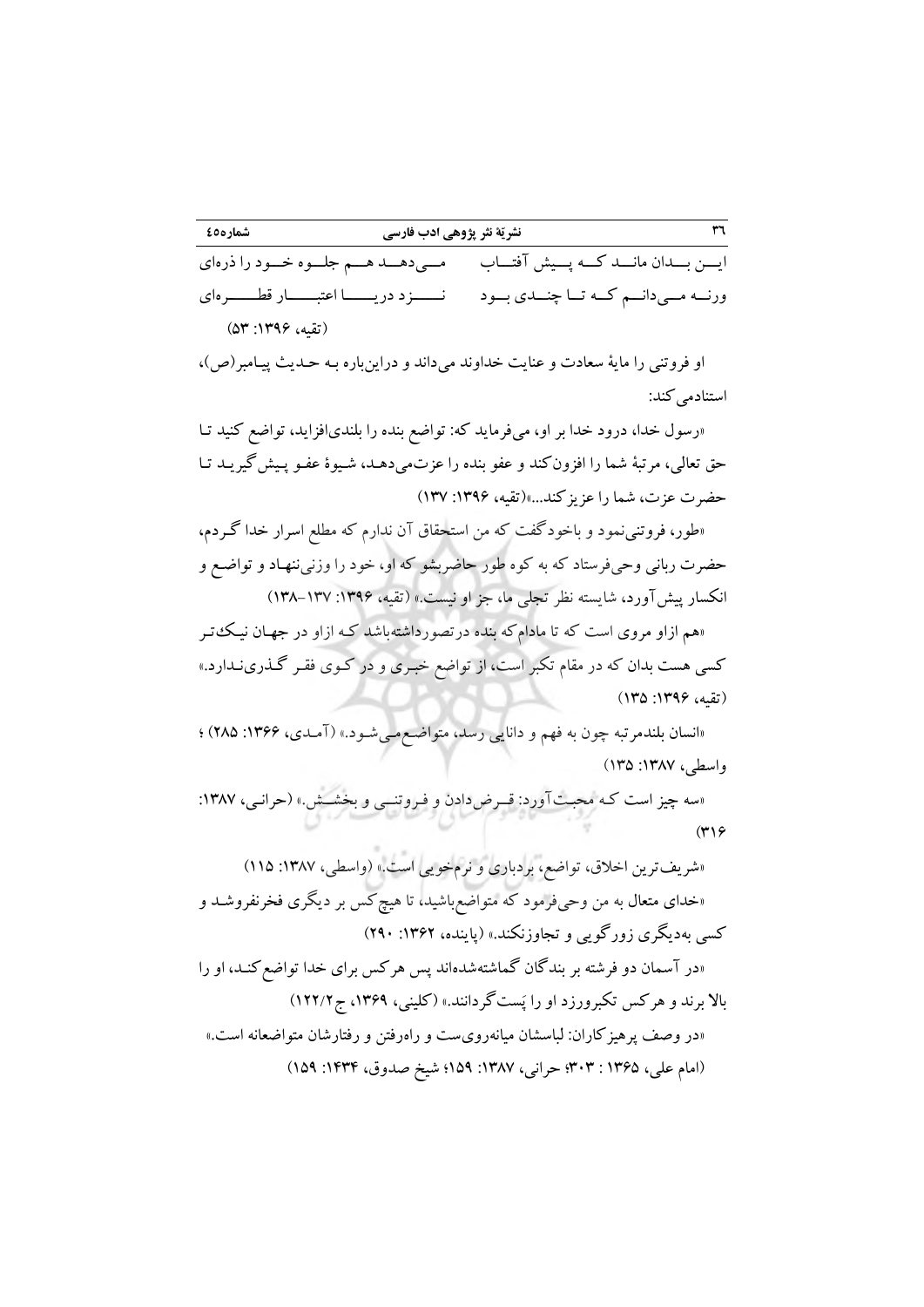»از تواضع است كد انسان بد پايین مجلس رضايتدهد، بد هـركس برمـی خـورد سـالم - كند، مجادلد را رهاكند اگرچد حق با او باشد و دوست نداشتد باشد كد او را بـد پرهیزكـاری بستايند.» (مجلسي، ۱۳۶۵، ج ۴۶۵/۷۲)

»سد چیز است كد خداوند بد سبب آن ها جز بر خیـر و خـوبی نمـی كـد ،افزايـد: تواضـع خداوند بهسبب آن جز بلندمرتبگی نمی افزايد؛ شکستهنفسی، کـه خداونـد بـهسـبب آن جـز عزّت نمی|فزايد و مناعتطبع كه خداوند بـهسـبب آن جـز بـینيـازی نمـی|فزايـد.» (حلـی، 9318 : 918 مجلسی،(؛ ) 9314 ج ، 925/12(

تواضع، نشانهٔ خردمندیی است؛ و تکبر نتیجهٔ جهل قراردادهاست.

»تواضع را وسیلد عقل و تکبر را وسیلد جهل قراردادهاست.« )حرانی، :9381 311( **-2-1-4-4بیاعتنایی به دنیا**

از صفات ارزشمند غیرقابل|نکار عرفا و اولیای حق بریدن از دنیاست. غیاث با اسـتناد بـه كلام رسول الله (ص) اين مساله را بيان كرده است:

»... هركس كد بامداد برخیزد و همت او بیشتر بـر كسـب حرـام دنیـا مصـروف باشـد، او فارغ است از خدا...» (تقیه، ۱۳۹۶: ۱۵۰)

«روزی يکي از برادران را نصيحت مـي كـردم و بركسـب كمـالات و تهـذيب اخـلاق و صفات باعث می شد، و از پرستش حطام دنیا نهـی مـی کـرد و بـر ذخیـره راه آخـرت و طلـب رضايت حضرت مولى، تشويق می نمود و می گفت: عزيــــز و محتــــرم باشــــی بــــد عــــالم اگـــردر چشـــم تـــو دنیـــا بـــود خـــوار تــوانگری ز قناعــت طلــب نــد از زروســیم كـد تـا بـد حشـر تـرا حـرا كـمنگردانـد ر)| حامع علوم السابی (تقیه، ۱۳۹۶: ۱۸۴ (تقیه، ۱۳۹۶: ۱۰۷)

باوجودآن كه غیاث معلم اخلاق و تربیت است، می توان باتكیه بر عناصر عرفانی بسیاری كد در تمام اثر او موجمیزند، و نیز پیوند ناگسستنی میان اخـالق و عرفـان كـم از او، دسـت علاقه مندان و دوستداران آگاه، به اين جريان فکری و فرهنگی، بهشمارآورد.

دلبستگی بد دنیا سبب دردسـر اسـت، و ايـن نکتـد ای اسـت كـد غیـاث آن را بـد خـوبی فهمیده، چنانكد بزرگان گفتداند: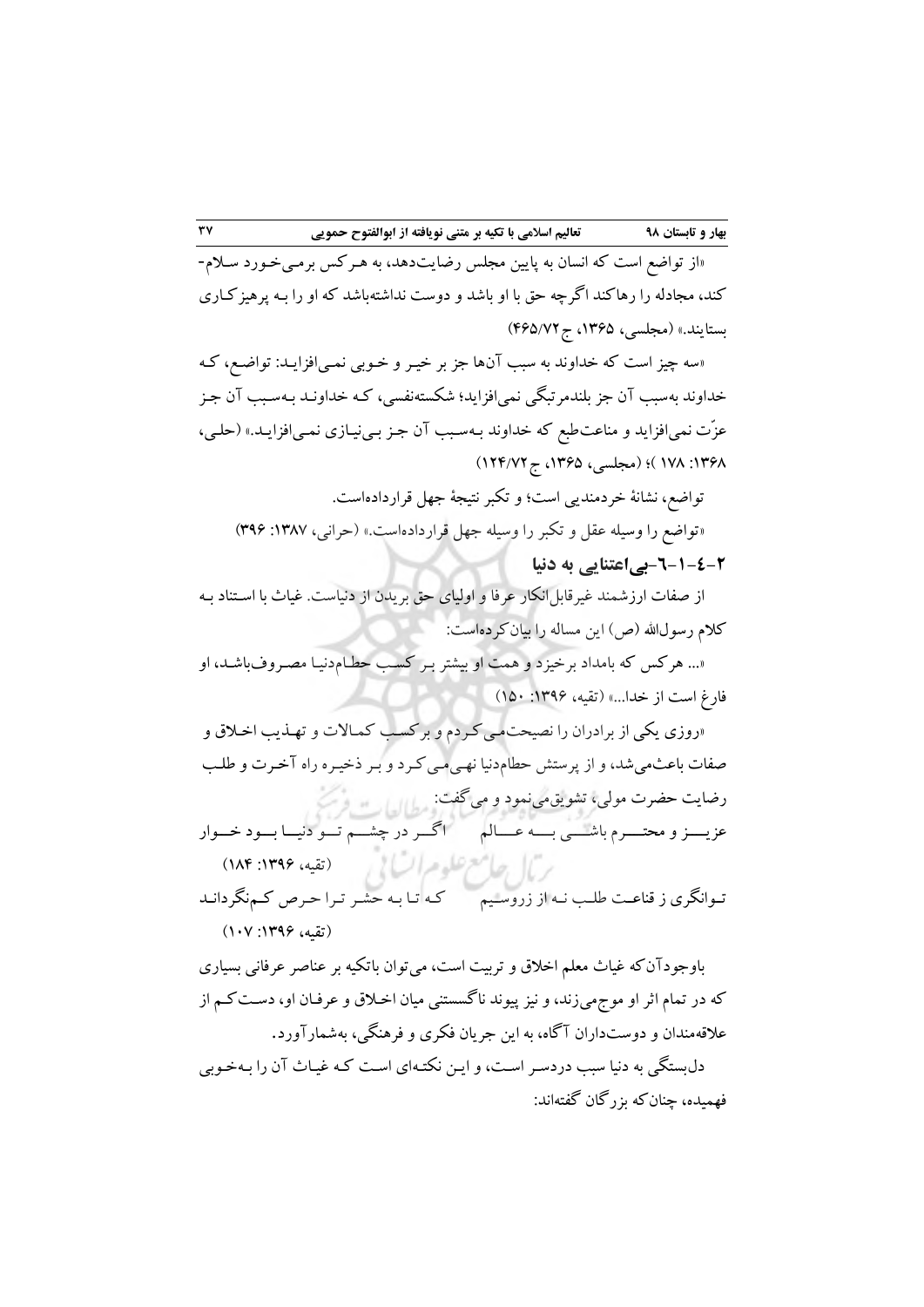«آنان از حطام دنیا و ازهرچه كه آن را حق خـود نمـی داننـد گريزاننـد؛ ماننـد اجتنـاب از آتشی كه میترسند تمام وجودشان را فرابگیرد.

«دوستی كسانی كه بهخاطر خدا دوستند، ادامـهپیـدامـی كنـد، چـون عامـل آن دوسـتی، دائمی است (ولی) دوستی برادرانی كه بهخاطر دنیا دوسـتشـدهانـد، بريـدهمـیشـود، زيـرا عوامل آن دوستیها زود ازبینمیرود.

«بهترين دوستِ تو كسی است كه تو را شیفتهٔ آخرت كند، و نسبت به دنیا بی رغبت كنـد و تو را در فرمانبرداری از خدا كمك كند.» (آمدی، ۱۳۶۶، ح/۱۷۹۵ - ۱۷۹۶ )

»كسی كد از دنیا دوریكند، دنیا برخالف خواستش نزد او آيد.

»كسی كد دنیا را خدمتكند، دنیا او را بدخدمتگیـرد و كسـی كـد خداونـد سـبحان را خدمت كند، دنیا بهخدمتاودرآيد.

«اگر تو، به دنیا روکنی، او به تو پشت کند و اگر تو، به دنیا پشـت کنـی، او بـه تـو روی-.آورد

«هركس درطلب دنیا كوشش كند، آن را ازدست بدهد و هركس از آن دست بردارد، دنیا خود نزد او آيد.

«رغبت و تمایل به دنیا مایه غم و اندوه، و زهد و بیمیل به دنیا سبب آرامش قلب و بدن است« )حرانی، :9381 348(

<del>٢-٤-1 **د** ذیلتِ ها گراه علیه مرات لا رومطالعات</del>

نبايدها در دومحور اساسی، مطرح شدهاست، تا بهخوبی براسـاس ايـن دو محـور منزلـت انسان تبیینگردد كد درصورت دل بستگی بد آن چگوند سقو خواهدكرد: **-1-4-4-4هوای نفس**

يکیاز مسايلی كد جامعد را از همد باليی نجاتمیدهد، تر هواینفس اسـت ، چـون انسان امور نفسانیش او را بد هرعمل ناشايستی میكشاند، بنابراين اقدامی بـرای عـزت خـود تا در چنین وضعیتی است، نخواهدكرد. حمویی چنین گوید كه: «چون سخن حق نگاه كردم که می گوید: « ْوَأَمَّا مَنْ خَافَ مَقَامَ رَبِّهِ وَ نَهَـی ٱلـنَّفْس َ عَـن ٱلْهَـوَی، فَـإِنَّ ٱلْجَنَّـه هِـی ٱلْمَـأْوَی ْ؛ هركس كد از خدای خود ترسد و بهشتش آرزوكند، گو تر هواینفس گیر. دانستم كـد سخن او حقیقت است جهد بسیار نمودم تا نفس را از هـوا نهـی كـردم و بـد گرفـت. طاعـت «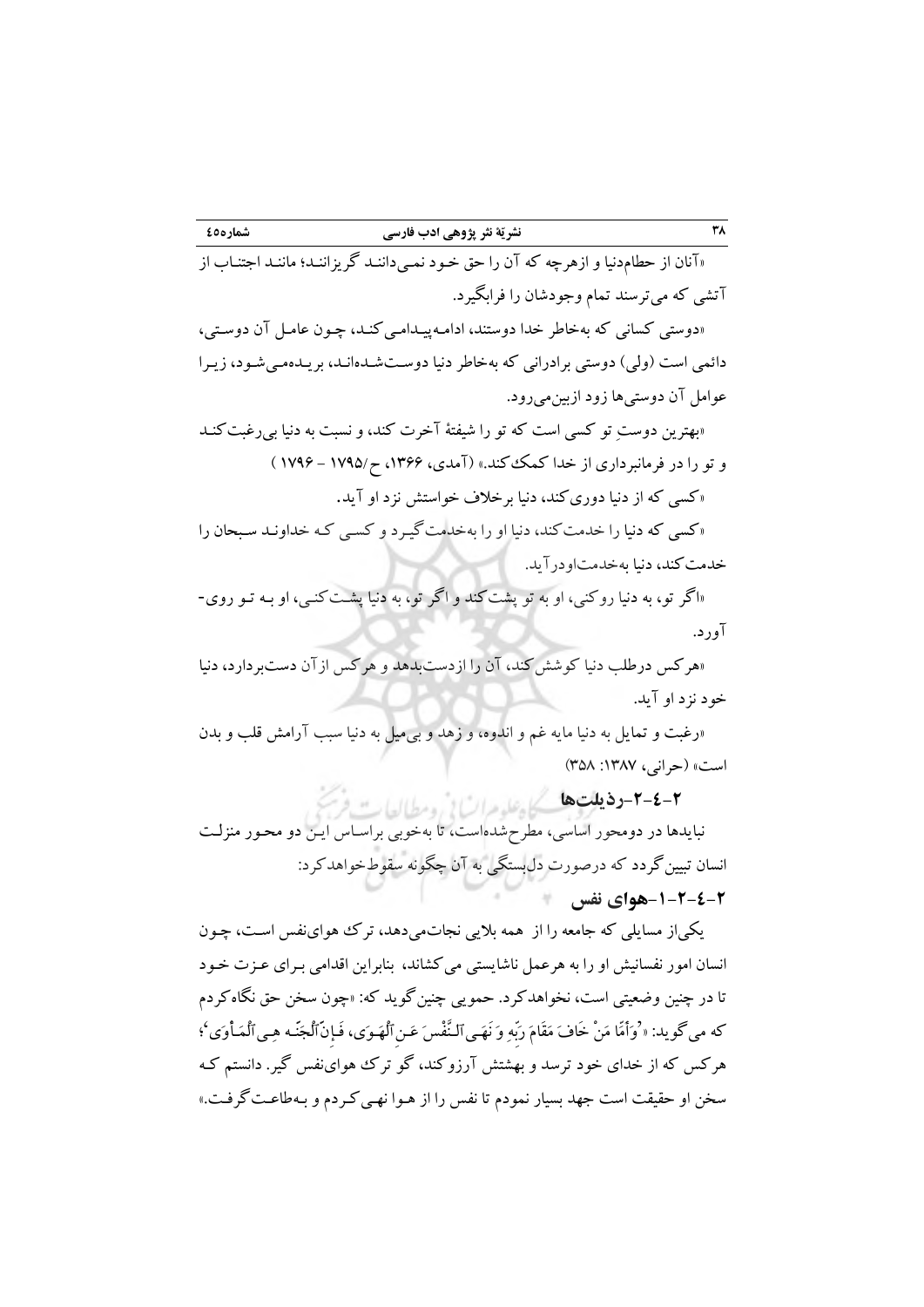)تقید، :9311 915( غیاث مصیبتهای آدمی را نتیجة پیروی ازنفس میدانـد، بنـابراين بـ اب دهم كتاب دُر ِّسخن را بدهمینمنظور آوردهاست، او معتقداسـت بـرای ايـن كـد انسـان پیـرو نفس نشود الزماست همیشد بد نفس خود بدگمانبوده، بدچشم حوادث در خود نگاهكنـد و خود را بدترين مردم بداند. چنین میگويد كد اگر ناراحت هسـتی بـد خـاطر كارهـای خـود باش، عیبهای خود را ببین و دنبال علت كار دیگران نباش. راه احتیاط را تـا آنجـا مـی(ود »كد: سخن يکی از مشايخ كبار است، كد چون از بـرادر مسـلمان عیبـی بینـی، بايـد كـد از - هفتادجهت عذر او بینديشی، اگر بد خاطرت فروآمد، بعدازآن نفس خود را مالمـت كنـی و گـويی زهـی بـدی تـو، كـد هفتـاد عـذر تـو را در مسـلمانان شـنیدی و هنـوز يـ عـذر او نیسندیدی» (تقیه، ۱۳۹۶: ۱۴۸).

غیاث نیز بزرگترين دشمن انسان را نفس میداند و گويد: بـــدترين دشـــمن اســـت نفـــس تـــو را پــــرورش مــــی كنــــی ســــببش چــــرا (تقیه، ۱۳۹۶: ۱۵۲)

«بپرهیز ازاین كه دوستی كنید با كسی كه برای طمع و ترس يـا هـوایiفـس و خـوردن و آشامیدن رو، بدتومیآورد و درجستوجوی دوستی با پرهیزگاران باش. «هركس شرافت نفس داشتهباشد، خويشتن را از پستی خواهش نفس پاك میدارد. «خوشبخت، كسى است كه براى نفس خود خلوت و فراغت يابـد و بـه كـاراصـلاح آن

پردازد.

ثرو بمسكاه علوم السابي ومطالعات فرنج «هركه به محاسبه نفس خود پردازد، خوش بخت شود.» (مجلسی، ۱۳۶۵: ج۲۸۲/۷۴) **-4-4-4-4مالاندوزی** 

انسان وقتی به جمع آوری مال و ثروت رویآورد، عزت نفس خود را ازدسـتداده، تـن بدهر خواری خواهدداد، آن هم مالی كد پايدارنمیماند، پس حمـويی برخـود الزم دانـد مـی كه ابتدا، خود از زراندوزی چشمپوشی كنـد و بعـد ديگـران را درايـن.سـیر آورد، ازايـن٫و گويد:

«به خَلق نظر كردم، ديدم هركس چيزی دارد كه آن را بهنزد او وزن و مقداری هسـت و در محافظت آن نیك می كوشند. در كلام حق خوانده۱م.'مَا عِنْدَكمْ يْنْفَدُ وَ مَا عِنْدَ ٱللَّهِ بِاقِ'؛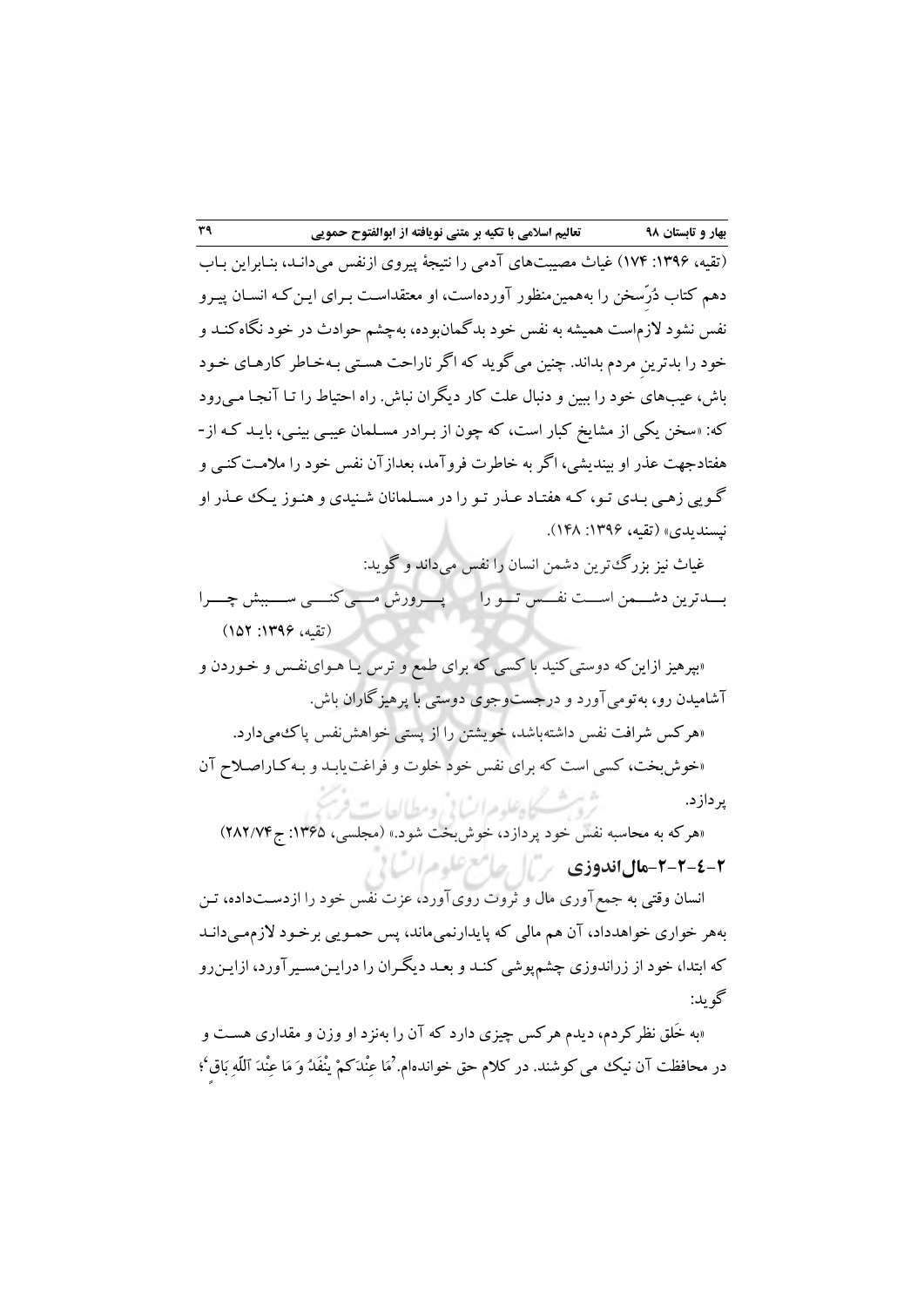# **43 نشریّة نثر پژوهی ادب فارسی 45شماره**

و آنچه نزديك خدای بوَد، هرگز آن را نَفاد نتواندبُود و دستِ تلف و فنا بـدان نرسـد. پـس هرچه آن پیش من گرامی بود، بهتر چناندانستم كه آن پیشی بهحضرتحقفرستم. مردمـــان هرچـــد دوســـت مـــی دارنـــد بهـــــــر روزی ذخیـــــــره بگذارنـــــــد همــد غافــل كــد ايــن جهــان فــانی ســت دل نهــــادن بــــر او ز نــــادانی ســــت (تقیه، ۱۳۹۶: ۱۷۵)

«در سخن خداوندم كه فرمودهاست قوله تعالى: 'إنّ الشَّيطَانَ لَكمْ عَدُوٌّ فَاتَّخِـذُوهُ عَـدُوّاً'؛ شیران، دشمن شما است او را دشمنگیريد. با او دشـمنی پـیش گـرفتم و تـر عـداوت بـا بیگاند و خويش كرد و چندانكد جهدبود از او حذر واجبدانست و چون تمـام دشـمنی بـا شیطان درپیوستم، با همه خَلق دوست گشتم و مرا با هیچ آفریده غیر او دشمنینماند. تـــرا بـــدتر ز شـــیران نیســـت دشـــمن تـــو دشـــمن گیـــر او را بشـــنو از مـــن همــــین بــــا او عــــداوت دار محکــــم چرايــــــــــــی دشــــــــــــمن اوالدِ آدم بــرو بــا جملــد عــالم دوســت مــی بــاش درون كـــس بـــد نـــو كینـــد مخـــراش )تقید، :9311 911(

## **-3 گیرینتیجه**

حمويی درحقیقت برای تعلیم وتربیت جامعد، كاربرد قرآن، احاديث را بدصورت عملی نشاندادهاست و با پیروی از كلام حق، توجه به سلوك اولیـا و عرفـا سـعی كـرده تـا تعـالیم دينی را همواره يك ضرورت معرفیكند، بنابراين دراين تحقيق نتايج بهدستآمـده عبـارت است از:

- 9. بهرهجستن از كالم خداوند و اعتقاد بد او، شالودة اساسی انديشة حمويست.
- 2. استنادكردن بد قرآن، حديث، سخن بزرگان و عارفان، سبب پذيرش كالم خواهدبود.
- 3. چون بزرگان سعادت جامعد را میخواهنـد، ايـن نکتـد ای اسـت كـد حمـويی همـواره متوجد آن بودهاست. بنابراين استناد بد سخن آنان كرده و خود عامل آن است.
- 5. او قرآن را دستورالعمل رفتار خود قرارداده، ابتـدا آيـة قـرآن را آورده، بعـد اعمـال و رفتار خود را مانند كالم حق انجاممیدهد.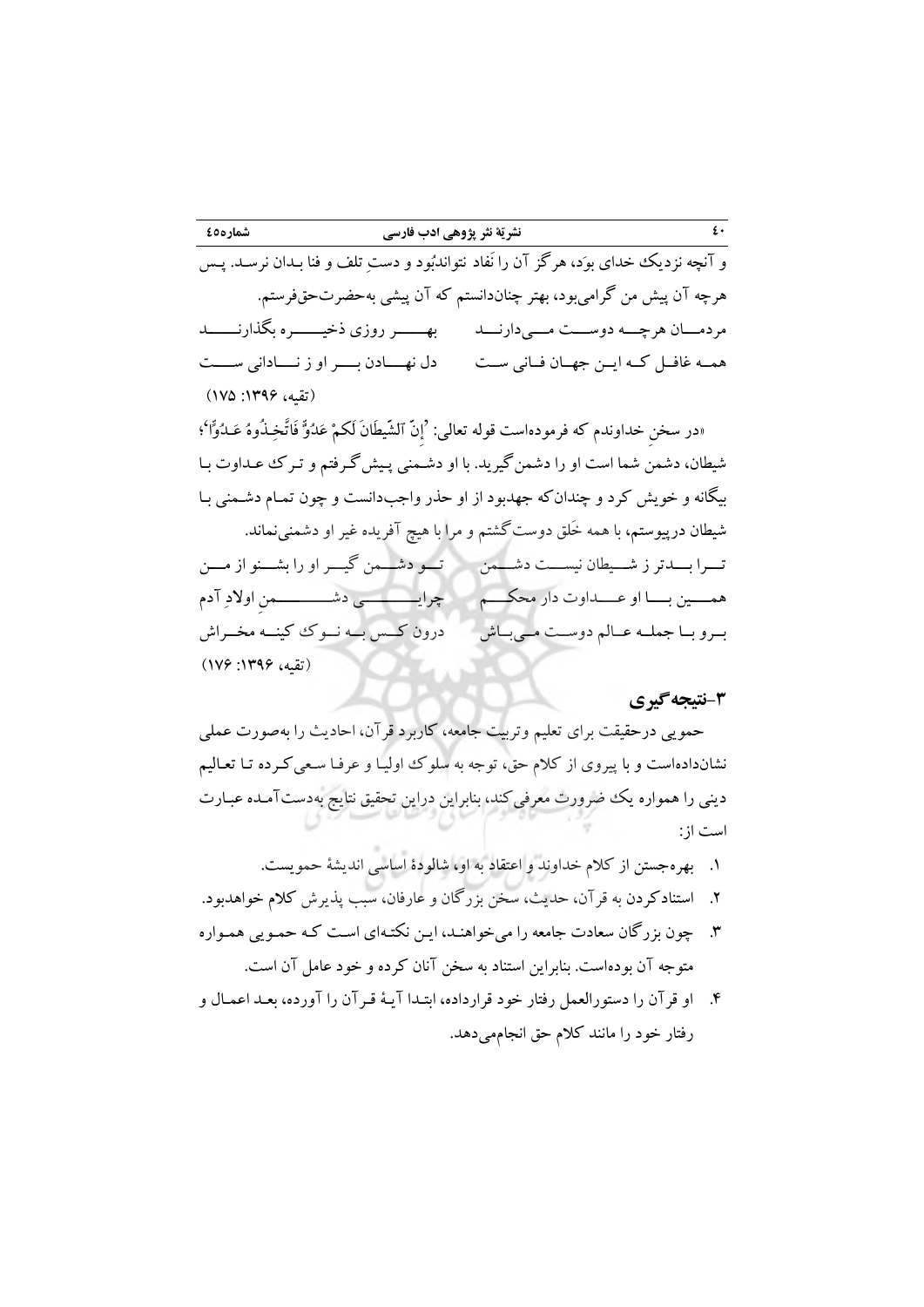- 4. اخالا مهمترين نشانة انسانهای بزرگ و باتدبیر است وحمويی بد اين موضـوع بـد خوبی توجد نشاندادهاست. حمويی همواره خود و ديگـران را از پیـروی نفـس و دل - بستگی به وسوسههای آن برحذر کردهاست.
	- 1. بیتوجهی بد زراندوزی و مالطلبی است كد انسان را از لغزش حفظمیكند.
		- 1. تواضع و فروتنی نشانة آشکار انسانهای ارزشمند است.
			- 8. توجد بد مردم ضعیف و رعايت زيردستان.
- 1. حمويی خود را موعظدگر نمیداند تا ديگـران را نصـیحت كنـد، بلکـد اعمـال خـود را طبق قرآن اصلاحمی كند.
- .91 شعرا و نويسندگان گرچد از قرآن بهرهجستداند، اما روش ابوالفتـو حمـويی متفـاوت است.

.99 عفو و بخشش درهرصورت ماية سعادت است.

- .92 مسئولیت انسانهای اهل فضل و دانش دربرابر جامعد اصل ضروريست تـا بـا بیـان آن، خود و ديگران دستبدچارهانديشیزنند.
- .93 هرجامعدای كد میخواهد روی سـعادت و خـوش بختـی را ببینـد، بايـد راه درسـت را انتخاب كند.

**فهرست منابع الف( کتابها**

- 9. **قرآن**.
- 2. آمـدی، عبدالواحـدبـنمحمـد. )9311(. **غرررالحکمودُررالکلرم**. شـر : آقـا جمـالالـدين خوانساری، قم: دفتر تبلیغات.
- 3. امامسجاد)ع( . )9381(. **صحیفهسجادیه**. ترجمد: احمد سجادی، سازمان اوقافوامورخیريـد، قم: اسوه.
- 5. امامصادق. )9381(. **مصرباح الشریعررة ومفتراح الحقیقررة** . چـاپ چهـارم، ترجمـد : عبـاس عزيزی، قم: صالة.
	- 4. امامعلی. )9314(. **نهجالبالغه**. علینقی فیضاالسالم، نوع كتاب: ديجیتالی قائمید.
		- 1. پاينده، ابوالقاسم. )9312(. **نهجالفصاحرة**. چاپ دوم، تهران: جاويدان.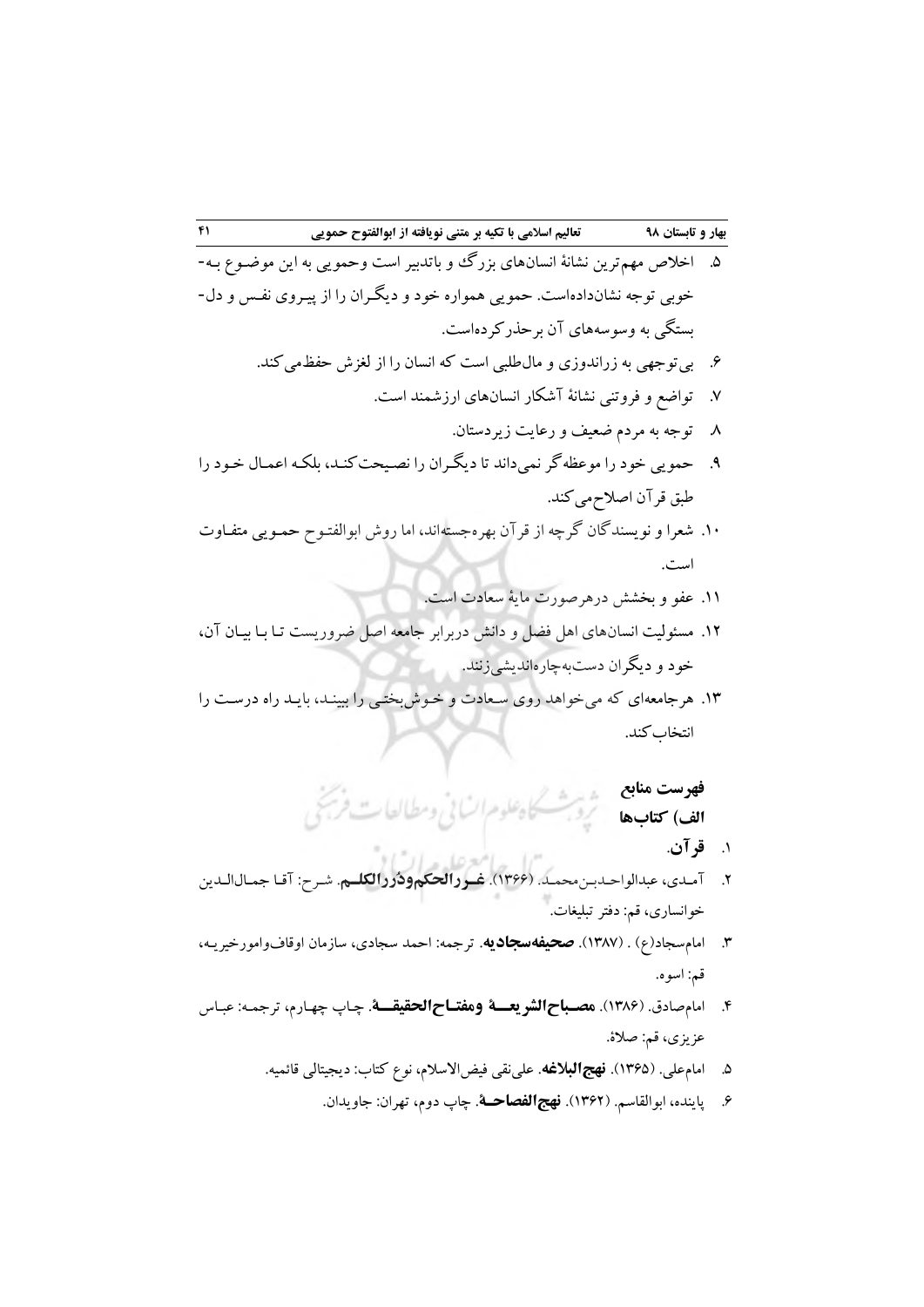1. حرانی، ابومحمّدحسنبنعلیبنحسینبنشـعبد. ) 9381(. **تحفالعقرول عرآ آل الرسرول** . تصحیح و تعلیق: علیاكبر غفاری، چاپ هشتم، قم: موسسد نشر اسالمی.

- 8. حلی، احمدبنفهد. )9318(. **عدةالداعی و نجاحالساعی**. قم: دارالکتب اسالمی.
- 1. درايتی، مصرفی .)9311(. **ترجمه تصنیفغُرررالحکم ودُررالکلرم** . قـم : مركـز النشـرالتابع لمکتب الاعلام الاسلامی.
- ۱۰. ریشهری، محمد محمدی (۱۳۸۹). **میزانالحکمه**. مترجم: شیخی، حمیدرضـا، قـم: موسسـه علمی فرهنگی دارالحديث.
- .99 سعدی، مصلحالدين. )9355(. **شرح گلستان**. محمد خزائلی، تهران: موسسد انتشـارات احمـد علمی.
	- .92 سعدی، مصلحالدين. )9384(. **کلیات سعدی**. بدتصحیح محمدعلی فروغی، تهران: هرمس.
- .93 سمرقندی، كمـال الـدين عبـدالرزاق ) 9312(. **مطلرع سرعدیآ ومجمرع بحرریآ** . بـد اهتمـام: عبدالحسین نوايی، چاپ دوم، تهران: موسسد مرالعات و تحقیقات فرهنگی.
- .95 شیخصدوق، ابنبابويد ابـی جعفرمحمـدبن علـی بـن الحسـین قمـی. ) 9535(. **االمرالی** . كتابخانـد ديجیتالی قائمید.
- .94 فیض كاشانی، محمدبنشاهمرتضی. )9591(. **محجرةالبیضا**. جامعـد مدرسـین، چـاپ چهـارم، قم: موسسد نشر اسالمی.
- ۱۶. كراجكي طرابلسي، محمدبن عليبن عثمان. (۱۳۶۸). **كنزالفوائد**. چاپ دوم، قم: دار الذخائر.
- .91 كلینی، محمدبنيعقوب. )9311(. **اصولکافی**. متـرجم: جـواد مصـرفوی، انتشـارات: كتـاب فروشی علمید اسالمید.
- .98 مجلسی، محمدباقربنمحمدتقی. )9314(. **بحاراالنوار**. ترجمد محمد باقر كمرهای، بد تصحیح محمد بهشتی.
- ۱۹. واسطی، علیبن محمدبنابینزار. (۱۳۸۷). **عیونالحکـموالمـواعظ**. تحقیـق قسـمت دروس اسالمی موسسد بعثت قم. تهران: موسسد البعثـة.

## **ب( مقالهها**

9. تقید، محمّدرضا؛ كرمی، محمّد حسین. )9318(. »دُرِّسخن؛ نثری نويافتد از قرن هشتم هجری«[.](http://rpll.ui.ac.ir/article_22788.html) متن شناسی ادب فارسی. (۱) ۱۱، ۱۳-۱.